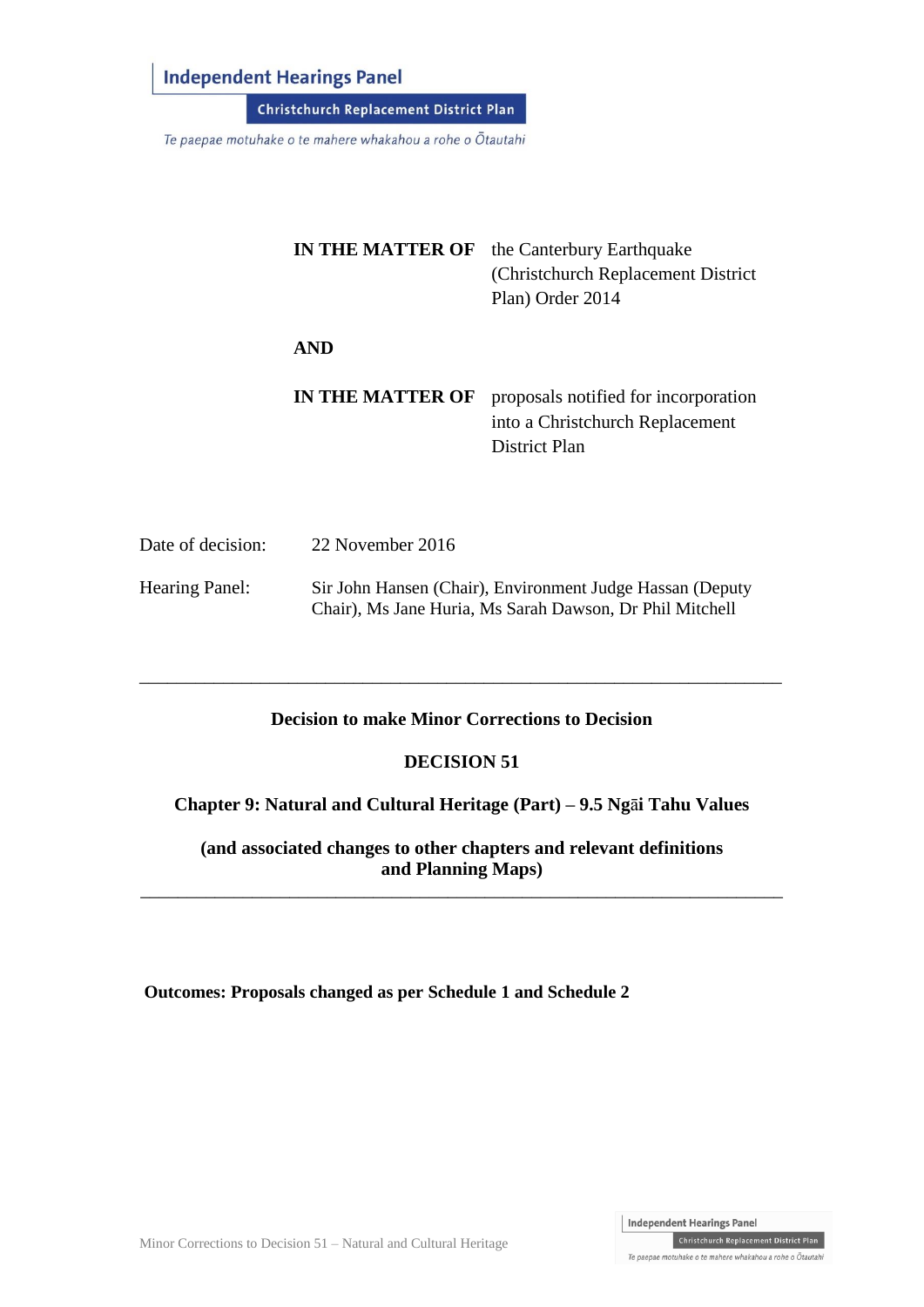### **Background**

[1] The Hearings Panel ('the Panel') issued its decision on Chapter 9 Natural and Cultural Heritage Stage 2 and 3 – Topic 9.5 Ngāi Tahu Values, associated changes to Chapter 8 and 16 in relation to land at North Belfast and consequential changes to other chapters and relevant definitions ('Decision 51') on 21 October 2016.

[2] In our decision we directed the parties to make any applications for minor corrections within 5 working days. In response, we received the following requests for minor corrections:

- (a) Memorandum of counsel for the Christchurch City Council ('the Council') requesting corrections to Decision 51 ('Council's corrections memorandum').<sup>1</sup>
- (b) Joint Memorandum of counsel for Te Rūnanga o Ngāi Tahu and ngā rūnanga ('Ngāi Tahu') and the Crown in respect of minor corrections to Decision 51 ('joint memorandum').<sup>2</sup>
- (c) Memorandum of counsel for the Council in relation to further minor corrections (Council's further memorandum'). 3
- (d) Memorandum of counsel for the Council enclosing updated SONTCS Maps in relation to Decision 51.<sup>4</sup>

[3] In some cases the corrections requested relate to matters that are the subject of Decision 52<sup>5</sup>. We have addressed those matters in our decision on minor corrections to Decision 52<sup>6</sup>.

 $\overline{a}$ 

<sup>&</sup>lt;sup>1</sup> Memorandum of counsel for the Council requesting corrections to Decision 51 Natural and Cultural Heritage (Part) – 9.5 Ngāi Tahu Values, 31 October 2016.

 $\overline{2}$ Joint Memorandum of counsel for Ngāi Tahu and the Crown in respect of minor corrections to Decision 51, 31 October 2016.

<sup>&</sup>lt;sup>3</sup><br>Memorandum of counsel for the Council in relation to further minor corrections, 1 November 2016.

<sup>4</sup> Memorandum of counsel for the Council enclosing updated maps, 7 November 2016.

 $5$  Decision 52: Coastal Environment and Open Space Coastal Zone dated 21 October 2016.

Minor corrections to Decision 52 dated 22 November 2016.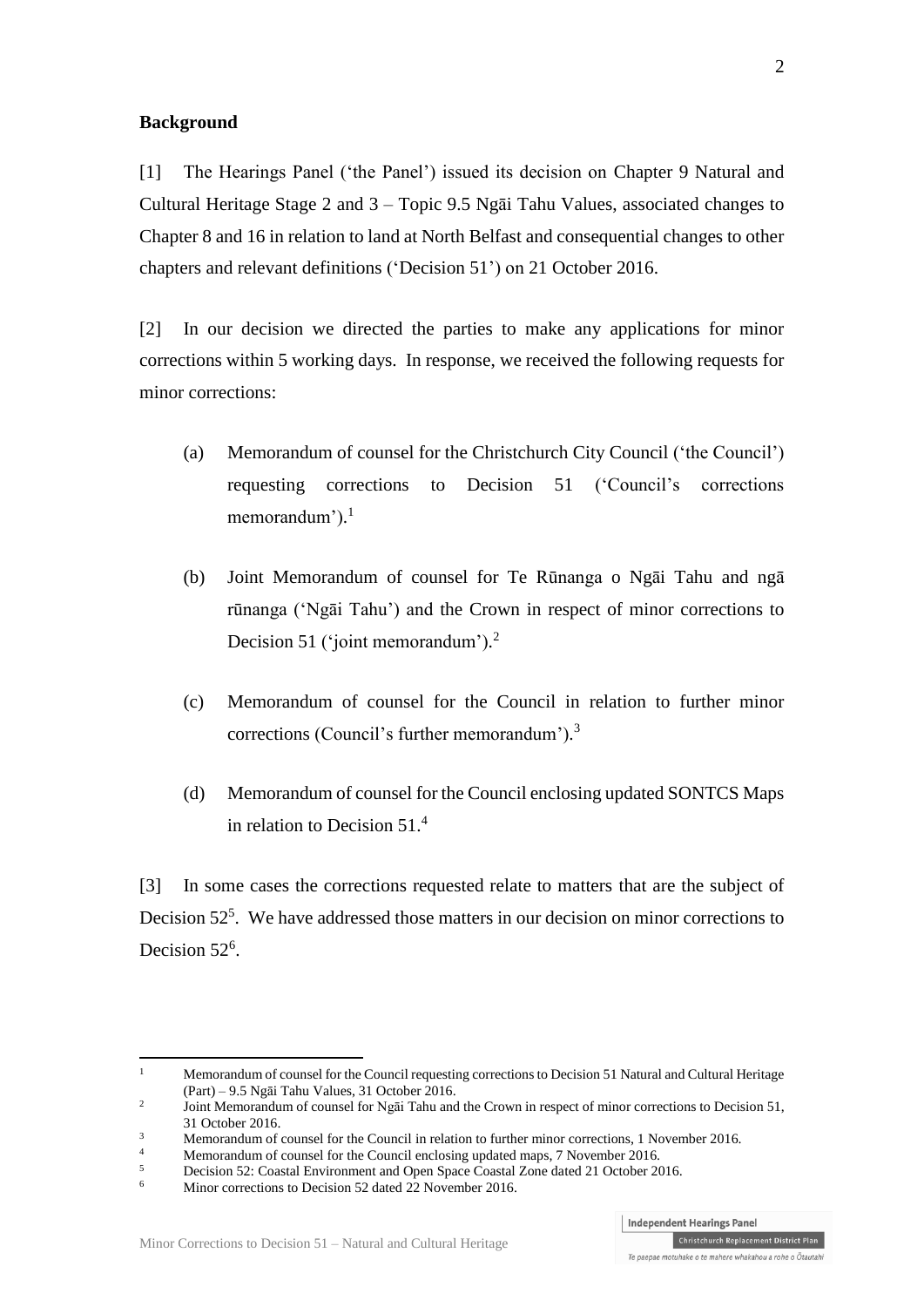[4] In the Council's corrections memorandum the Council also provided an updated zoning map for the Industrial General (North Belfast) zone. We confirm the planning map below.

### **Jurisdiction to make minor corrections**

[5] Clause 16 of Schedule 3 to the OIC provides as follows:

- (1) The hearings panel may, at any time, issue an amendment to a decision to correct a minor mistake or defect in a decision of the panel.
- (2) This power includes the power to amend or correct a proposal, provided that the amendment or correction is made before the proposal becomes operative in accordance with [clause 16](http://www.legislation.govt.nz/regulation/public/2014/0228/latest/whole.html#DLM6189936) of this order.

[6] The Council, in its corrections memorandum, has set out the jurisdictional requirements to make minor corrections to our Decision. We accept the Council correctly outlines the jurisdictional requirements to make corrections to our Decision. To the extent we have accepted the corrections sought by the Council and submitters; these meet the requirements of cl 16 of Schedule 3. The corrections we have accepted are set out in Schedule 1 and Schedule 2 attached to this decision.

### **Christchurch City Council**

[7] The Council set out the matters it requests to be corrected in Appendix A to its corrections memorandum. The Council has also requested associated changes to Chapter 9.4 in relation to significant trees and the associated earthworks provisions in Chapter 8. Those changes are set out in Appendix C to the Council's corrections memorandum. We address each of the Appendices separately below.

[8] The Council submits that the corrections requested comprise matters relating to consistency with other decisions, amendments to assist in navigating the Plan, or minor errors in the Decision. We have not accepted all changes requested by the Council. Where we have not accepted the Council's request for minor corrections, or where further comment is required, we set out our reasons below. In some cases we have made further minor corrections for consistency reasons or we have found that the

3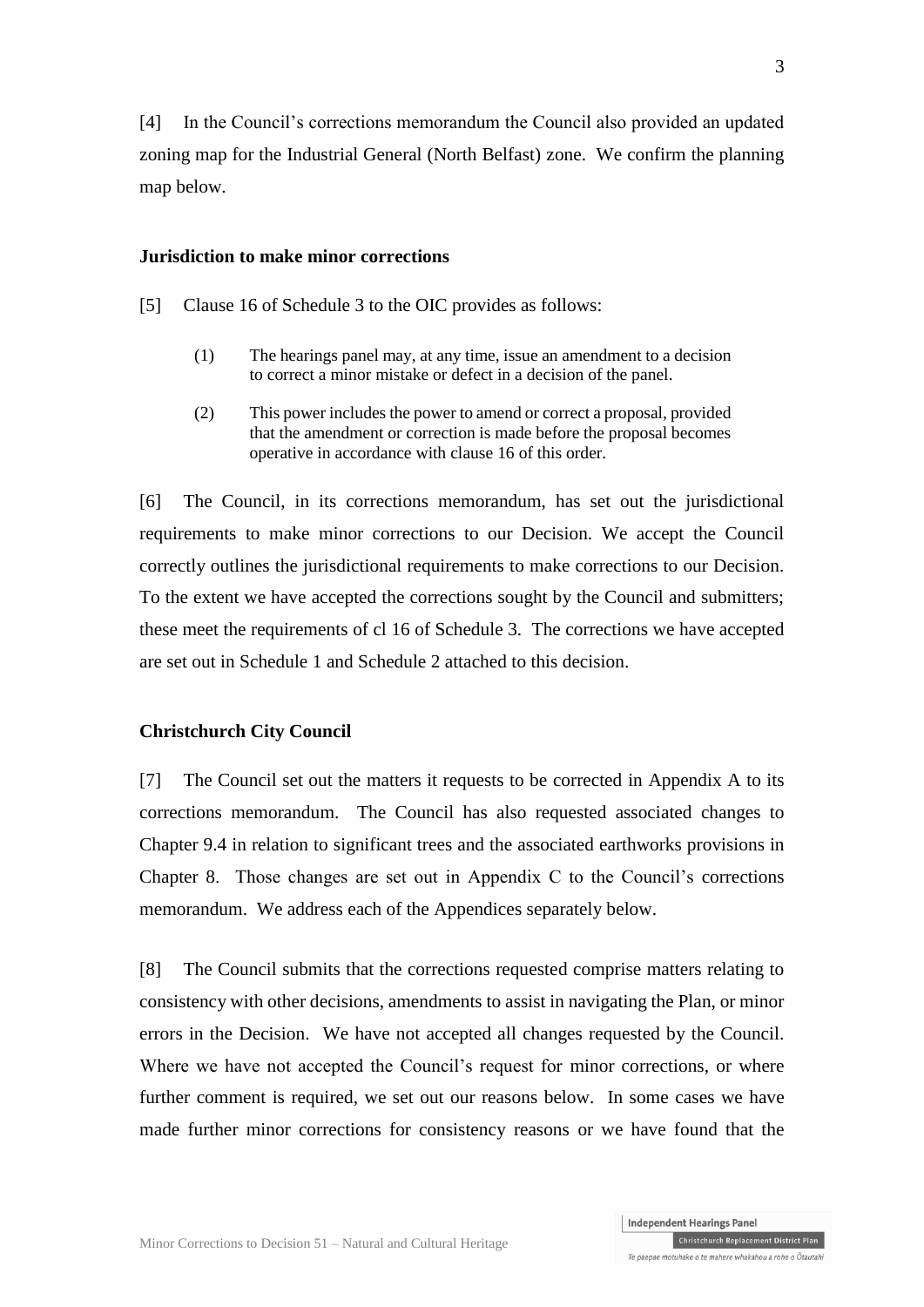Council's requested correction is better addressed through an alternative drafting correction. Those changes are also set out in the Schedules to this decision.

#### **Ngāi Tahu and the Crown**

[9] Ngāi Tahu and the Crown have also sought corrections to Decision 51 as set out in Appendix A to their joint memorandum. In some cases the corrections requested have been addressed in the Council's corrections memorandum. We have not accepted all changes requested by Ngāi Tahu and the Crown. Where we have not accepted Ngāi Tahu and the Crown's request for minor corrections we set out our reasons below. Apart from those matters we have accepted the changes requested by Ngāi Tahu and the Crown and also set these out in Schedule 1 (Chapter 9.5) and Schedule 2 (other chapters) to this decision.

### **Corrections requested in Appendix A to the Council's corrections memorandum that we have not accepted<sup>7</sup>**

### *Chapter 1 Introduction clause 3.1.18*

[10] The Council has requested two amendments to the drafting of clause 3.1.18. The first correction is to replace the word 'area' with 'environment' in the third line. We find that the amendment request is not required, however, we have identified that the word 'marine' was inadvertently omitted. It should read 'the coastal marine area'. We accept the deletion of the final sentence as indicated by the Council in Appendix A is appropriate.

### *Rule 8.3.2.1 Controlled Activities and 8.3.2.2 Restricted discretionary activities*

[11] The Council has requested a change to Rule 8.3.2.1 and 8.3.2.2 to include cross reference to the Restricted Discretionary Activity ('RD') standards in Controlled Activity ('CA') rules and CA standards in RD rules. The change requested relates to the general structure of the rules rather than those parts amended by Decision 51. The request would have wider consequences to the application of the rules. It is not a minor correction and we reject the request accordingly.

 $\overline{a}$ 

<sup>7</sup> In some cases Ngāi Tahu and the Crown also requested the same corrections. We address the common issues in this section.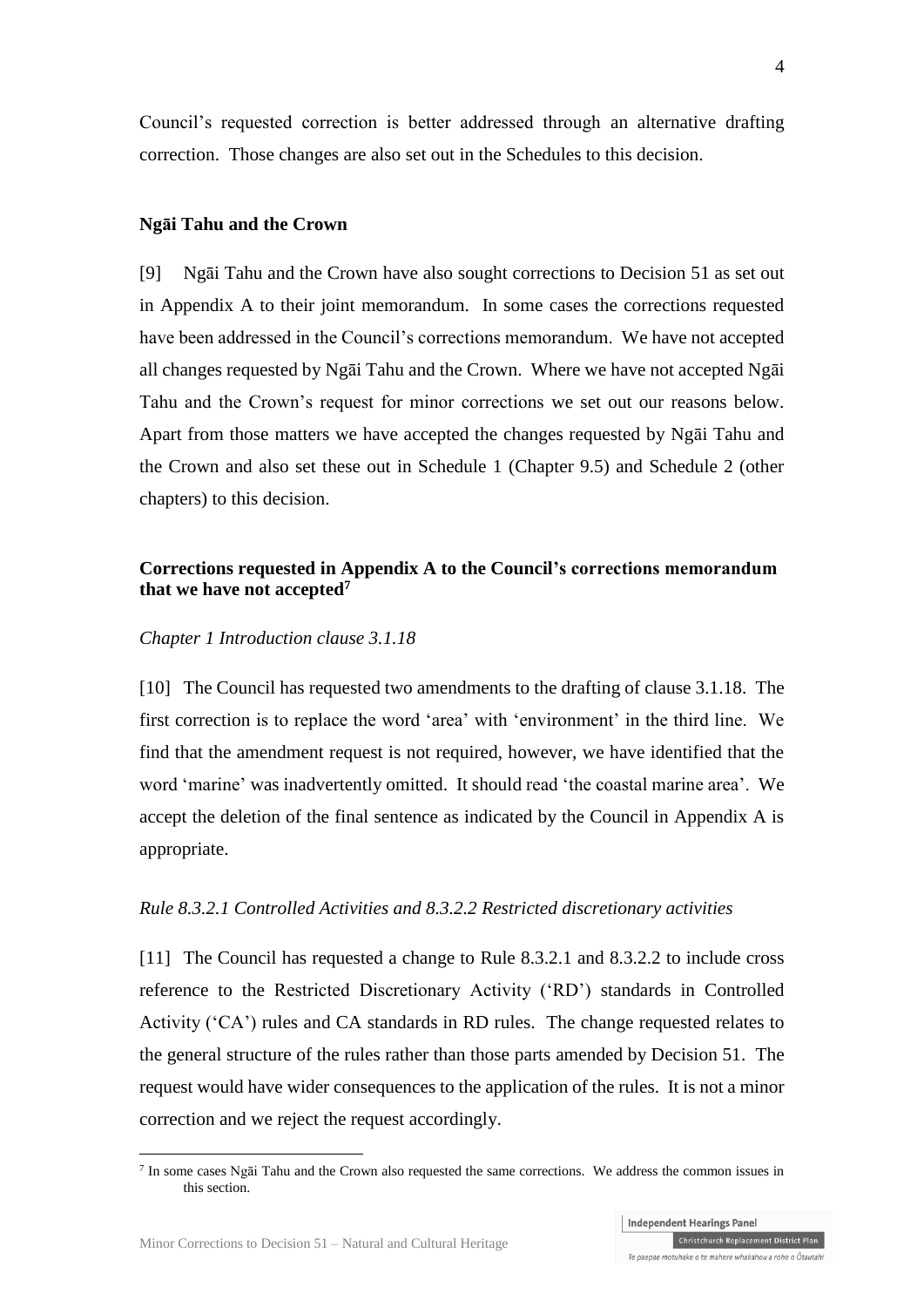[12] The Council and the Crown seek the deletion of Rule 8.3.2.2 RD 12 (a)(ii) on the basis that the rule only relates to the Central City. We accept that the amendment is an appropriate minor correction in that the words, while they also featured in the notified proposal, are redundant

### *Rule 8.5.12*

[13] The Council has requested the deletion of the word 'which' from clause f. We note that the drafting of the Rule is consistent with Rule 8.5.12 (d). We do not find that a correction is required in this case.

### *Rule 8.5A.2.1 P6*

[14] The Council requests a minor drafting change to replace the word 'Activities' with 'Earthworks' at the beginning of the Rule. We have, as a consequence of corrections made to the significant tree and earthwork provisions discussed below, moved P6 to Chapter 9 and, therefore, no further amendment is required.

### *Rule 8.5A.2.3 RD6*

[15] A request has been made to amend the wording of 'affected parties' clause to be consistent with Rule 9.5.4.1. We have not made the change requested because we find that the drafting of Rule 9.5.4.1 is not consistent with the drafting of other similar rules. We have, therefore, amended Rule 9.5.4.1 to be consistent with Rule 8.5A.2.3. RD6.

#### *Chapter 9.3 - Rules 9.3.4.1-9.3.4.5 exemptions in rule 9.3.3*

[16] The Council, Ngāi Tahu and the Crown have requested a change to the text of each of the above rules which record the application of various exemptions to Chapter 9.3 provisions as set out in Rule 9.3.3. Our decision records that the exemptions are found in Rule 9.3.3.k. The Council, Ngāi Tahu and the Crown have requested that we add a reference to clause j of that Rule. We find the correction is not required because the relevant provision identifies the exemption from the application of the rules in Chapter 9.3. Clause j. identifies exemptions from the Utility rules in

5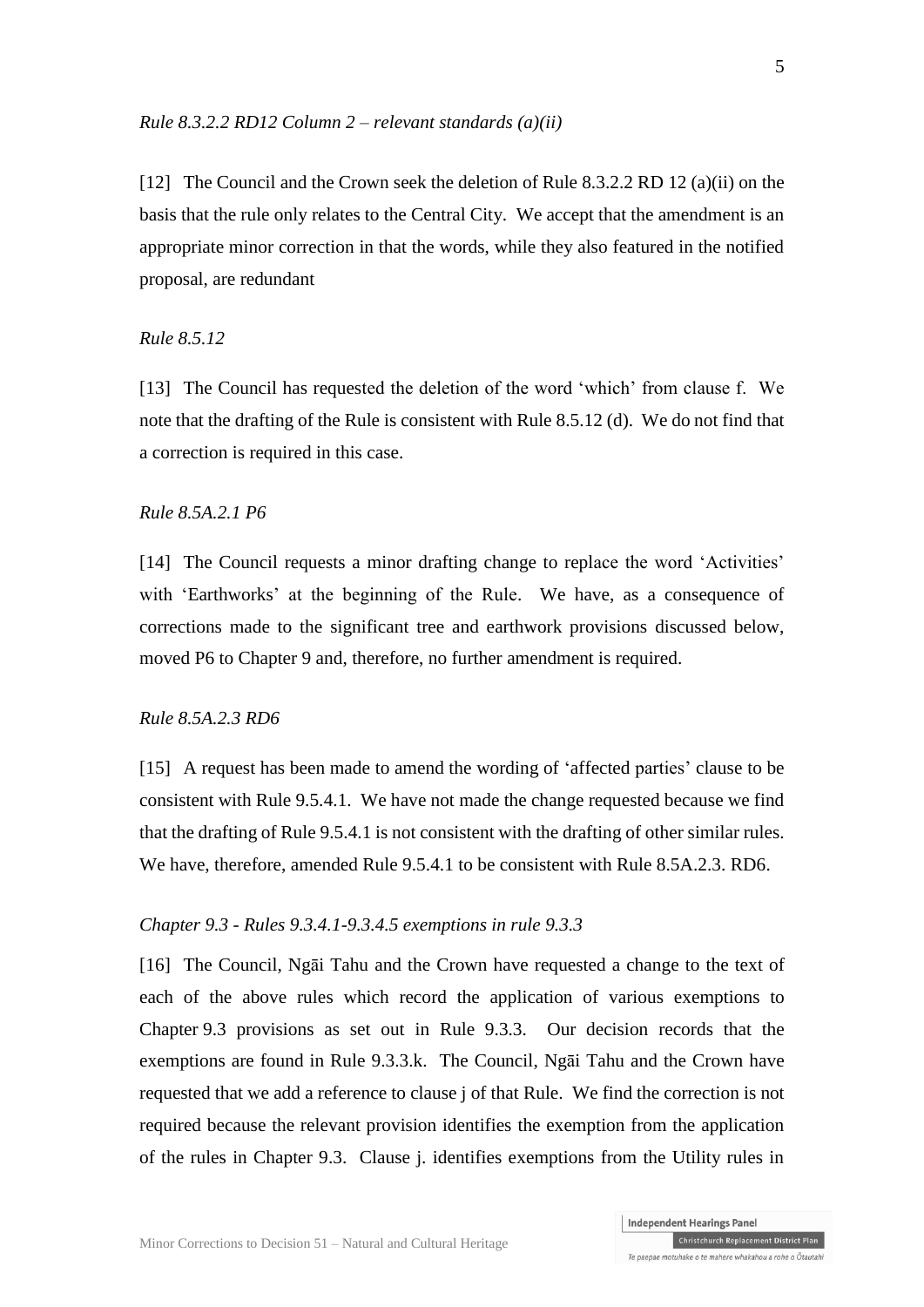Chapter 11. The cross reference is to assist users of the CRDP by directing them to the exemptions from utility rules in Chapter 11. Therefore, no change is required.

### *Chapter 11 - 11.3 How to interpret and apply the rules – I*

[17] We have addressed this amendment above in relation to Rule 9.5.4.1. For the same reasons we decline to make the change.

### *Rule 11.4.2 RD5, 11.5.2 RD1 and 11.6.2*

[18] The Council has requested that we amend the references in these rules to the matters the Council's discretion shall be limited to, by referring only to Rule 9.5.5.1. The request has been made because the rules are specific to SONTCS in Schedule 9.5.6.1 and the corresponding matters of discretion relevant to Wāhi Tapu/Wāhi Taonga sites. Although we accept that in this case for Rules 11.4.2 RD5, 11.5.2 RD1 and 11.6.2 it is the Panel's drafting preference to standardise the drafting style. We find that for the sake of simplicity a generic statement is preferred across all relevant rules. We decline to make the amendments requested for those reasons.

### *Chapter 16 Industrial Rule 16.4.6.3.1 (a)*

[19] The Council has requested consistent capitalisation of the words Outline Development Plan, which we accept is appropriate. However, we also note that for consistency reasons reference should also be made to Appendix 16.8.5 in this provision.

### **Corrections requested in Appendix C to the Council's corrections memorandum and in the Joint Memorandum of Ngāi Tahu and the Crown that we have not accepted**

[20] The Crown and Ngāi Tahu sought amendment to the wording of Rule 8.5A.2.1 P6 to be consistent with rules relating to trees in the public realm within sub-chapter 9.4. In particular, they sought to clarify how the rules apply to earthworks in the State highway corridor. We accept the changes as improving consistency and clarity, subject to necessary amendments to integrate with changes sought by the Council (see below).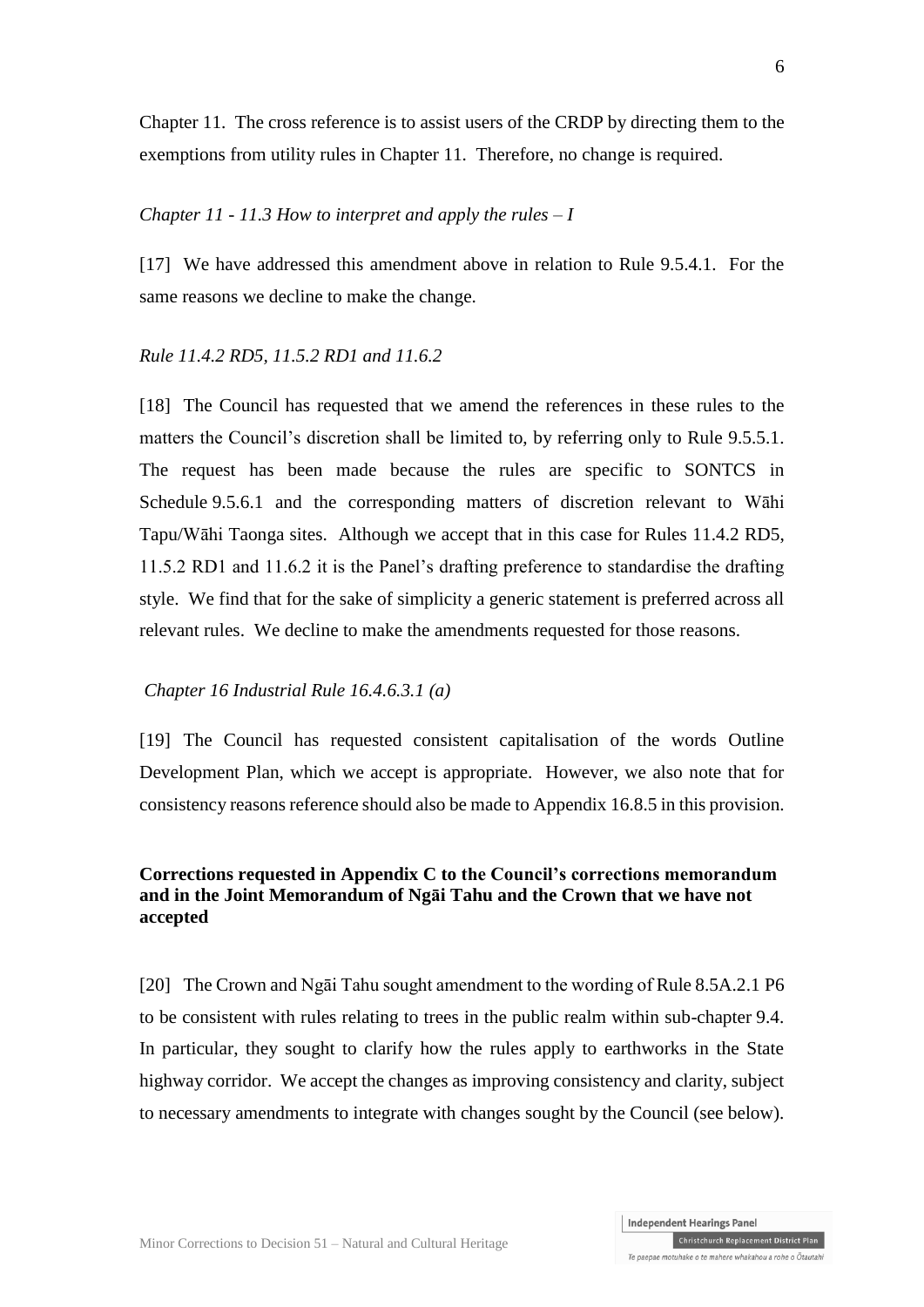[21] The Council sought a number of amendments in relation to earthworks near public realm trees, including moving Rule  $8.5A.2.1P6$  to sub-chapter  $9.4^8$ . The changes requested by the Council are accepted, subject to drafting amendments, as providing greater consistency, clarity and ease of use in regard to earthworks around public realm trees. We have included a cross-reference to the earthworks rules in sub-chapter 9.4 in the "How to interpret and apply the rules" section of Chapter 8 for clarification.

[22] The accepted changes in relation to earthworks near public realm trees are shown in Schedule 2.

### **Corrections requested in Appendix A to Ngāi Tahu and the Crown's corrections memorandum that we have not accepted**

### *Table 1 jointly requested corrections*

#### *Chapter 9.5.6.1 Schedule of Wāhi Tapu/Wāhi Taonga and Rule 9.5.4.1 advice note*

[23] There are some errors in the cross referencing of rules in Schedule 9.5.6.1. Ngāi Tahu and the Crown requested that we make corrections to the column of rule cross references in Table 1–4 to include all relevant rules and make consequential changes to the advice note. The Council has raised the same issue, however, its preference is to delete the column and rely on the advice note. We prefer the Council's solution as it simplifies the Tables. Therefore, there is no need to make the change requested by Ngāi Tahu and the Crown.

#### *Chapter 8 Rule 8.3.2.1 C7*

[24] This rule provides for the creation of a residential allotment subject to protection of open space and areas, sites or features recognised in Chapter 9. The rule was decided in Decision 28 and included activity standards d. ii  $A - C$ , which required the balance allotment to protect areas, sites or features recognised in Chapter 9. Matters  $A - C$  were deleted in Decision 51. Ngāi Tahu and the Crown seek clarification on whether this is

7

**Independent Hearings Panel** 

 $\overline{a}$ 

The changes sought by the Council in relation to significant trees are outlined in paragraphs 9 to 16 and Appendix C of the Council's Memorandum.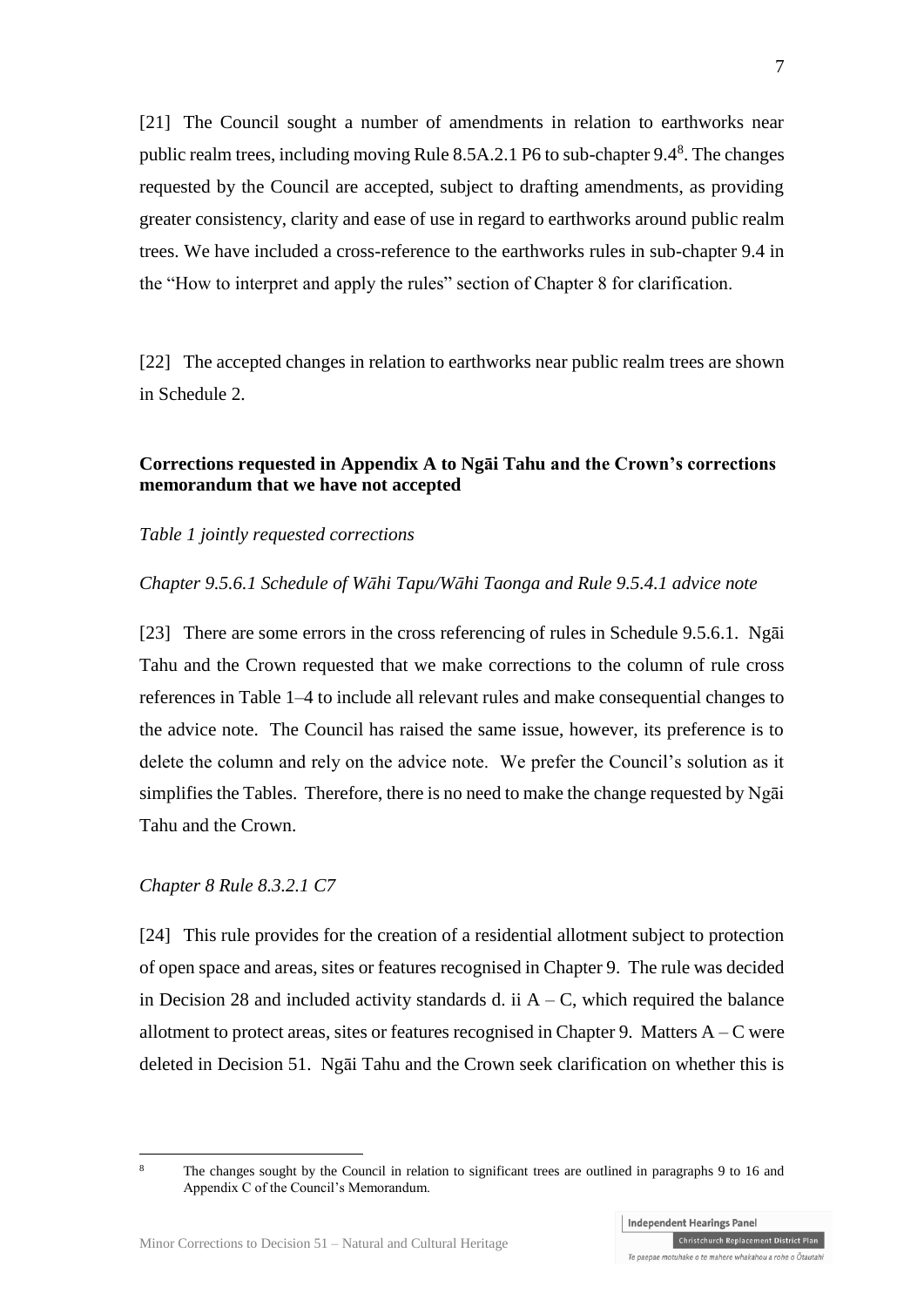an error or intentional by the Panel. If it is an error Ngāi Tahu and the Crown request the reinstatement of these provisions.

[25] The deletion of matters  $A - C$  was intentional and made as a consequence of the inclusion of Rule 8.3.2.2 RD8-RD11 as requested by the parties. As we have noted in the Decision at [242] onwards, we have made a number of consequential changes for consistency reasons. We acknowledge that the clarity of the provisions could be improved with the addition of an advice note to Rule 8.3.2.1 C7 as follows:

Refer to Rule 8.3.2.2 RD8 – RD11 for subdivision of land which includes sites, trees, items or land identified in Chapter 9 Natural and Cultural Heritage.

[26] We find that the inclusion of the advice note is necessary to ensure coherency of the provisions and is within our jurisdiction to do so in accordance with OIC, cl 13(5) and is of minor effect.

### *Rule 8.5A.3 Exemption b. iii*

[27] This provision exempts earthworks which do not exceed 0.6m depth from the RD consent requirement that would otherwise apply to earthworks within Schedule 9.5.6.1 Wāhi Tapu/Wāhi Taonga SONTCS. Ngāi Tahu and the Crown say that the Panel's decision is silent on the reasons for the retention of the general exemption. Ngāi Tahu and the Crown submit that the retention appears redundant in light of the narrative exemptions in 8.5A.3.b I and ii. Ngāi Tahu and the Crown also submit that the exemption appears to be contrary to policies 9.5.2.4 and 9.5.2.7 and that neither party sought retention of the general exemption in closing submissions. Ngāi Tahu and the Crown seek clarification as to whether the exemption was intentional or an error.

[28] The inclusion of the general exemption was intentional. We observe that none of the parties identified or addressed the appropriateness of a general exemption and focused their attention to the agreed position reached in relation to the issues at North Belfast. The Panel has the overall responsibility to ensure the CRDP is coherent and consistent. The extension of the general exemption was necessary to ensure the sensible consistency of the performance standard.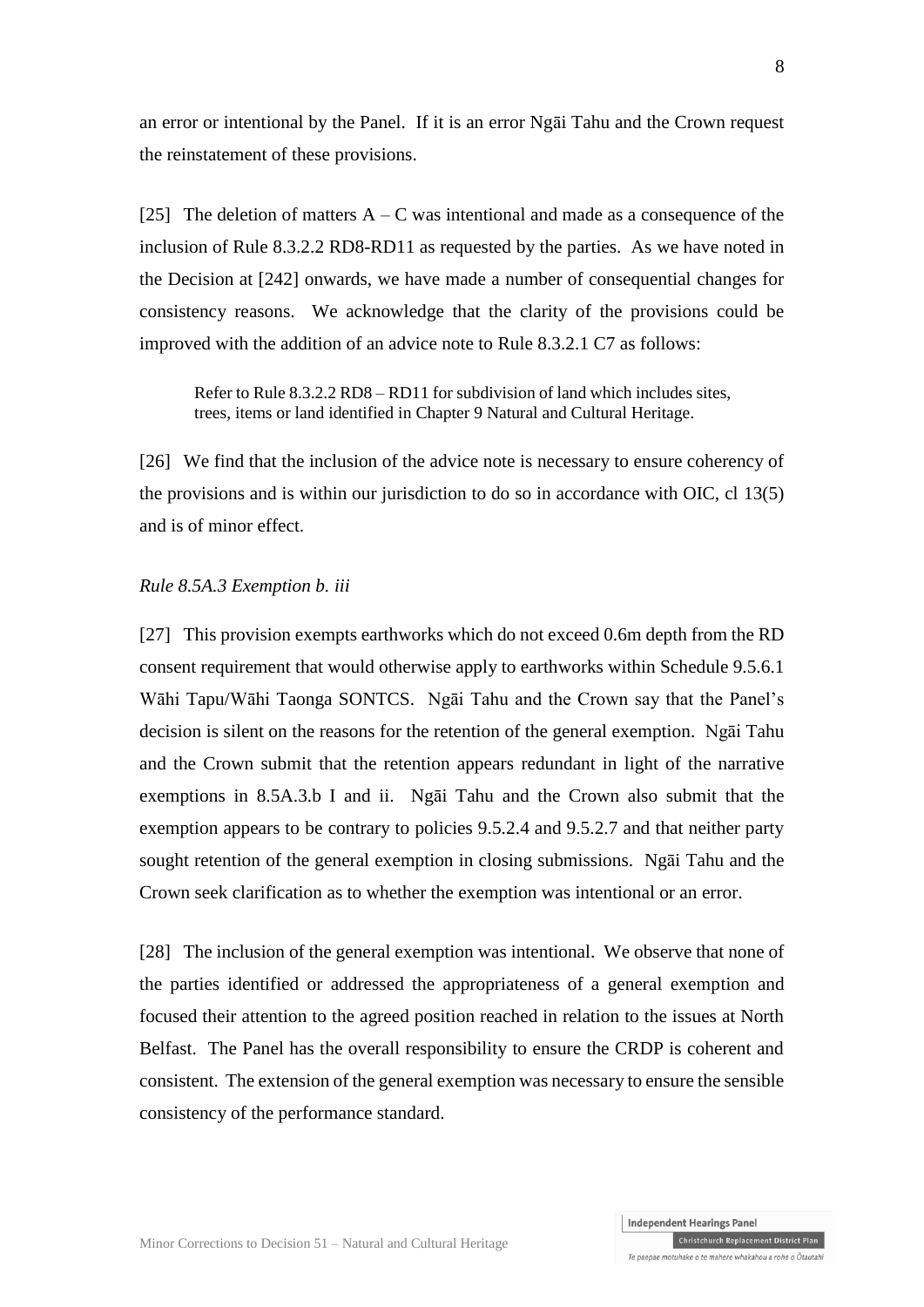[29] Clarification is also requested regarding the exemption for offal pits within Kaitōrete Spit from the RD consent requirements that would otherwise apply to earthworks within this SONTCS. Ngāi Tahu and the Crown note there is no volumetric maximum associated with this exemption. Decision 51 at [135] records the request from Mr Bayley for a specific maximum dimension for offal pits at Kaitōrete Spit. Ngāi Tahu and the Crown submit that if the omission of a volumetric maximum limit is in error that a maximum volumetric limit of 2 metres x 2 metres x 1.5 metres should be added to this exemption, which is consistent with [135] of the decision.

[30] While we consider that the addition adds some complexity to the provisions, we are satisfied that the change is of minor effect in the context that it reflects the evidence and what relevant parties (including Mr Bayley) sought. Therefore, exercising our powers under OIC, cl 13(5), we have added the requested dimensions.

### *Chapter 11 – 11.3.e.i. How to interpret and apply the rules*

[31] Ngāi Tahu and the Crown request an amendment to this provision and the cross reference to sub-chapter 9.1. We addressed this issue in our Minor Corrections Decision to Decision 50 and declined to make the change.<sup>9</sup> We reach the same conclusion here, and no change is required.

### *Rules 11.4.1 P2 and 11.4.2 RD1c*

 $\overline{a}$ 

[32] Weather stations and navigational aids within a Site of Ngāi Tahu Cultural Significance are subject to the 9.5 matters of discretion as listed in Rule 11.4.2 RD1c. Ngāi Tahu and the Crown submit that in order to ensure it is clear that new weather stations and navigational aids are subject to the 9.5 provisions as listed in Rule 11.4.2 RD1c, an amendment is required to the activity standards of the related permitted activity rule to add reference to 9.5.

[33] The Panel did not include such a provision because it was not included in the provisions agreed by the Parties and was not reflected in the Final Revised Version.

Minor Corrections to Decision 50, Natural and Cultural Heritage (Part) – 9.1 Indigenous Biodiversity dated 16 November 2016 at [8].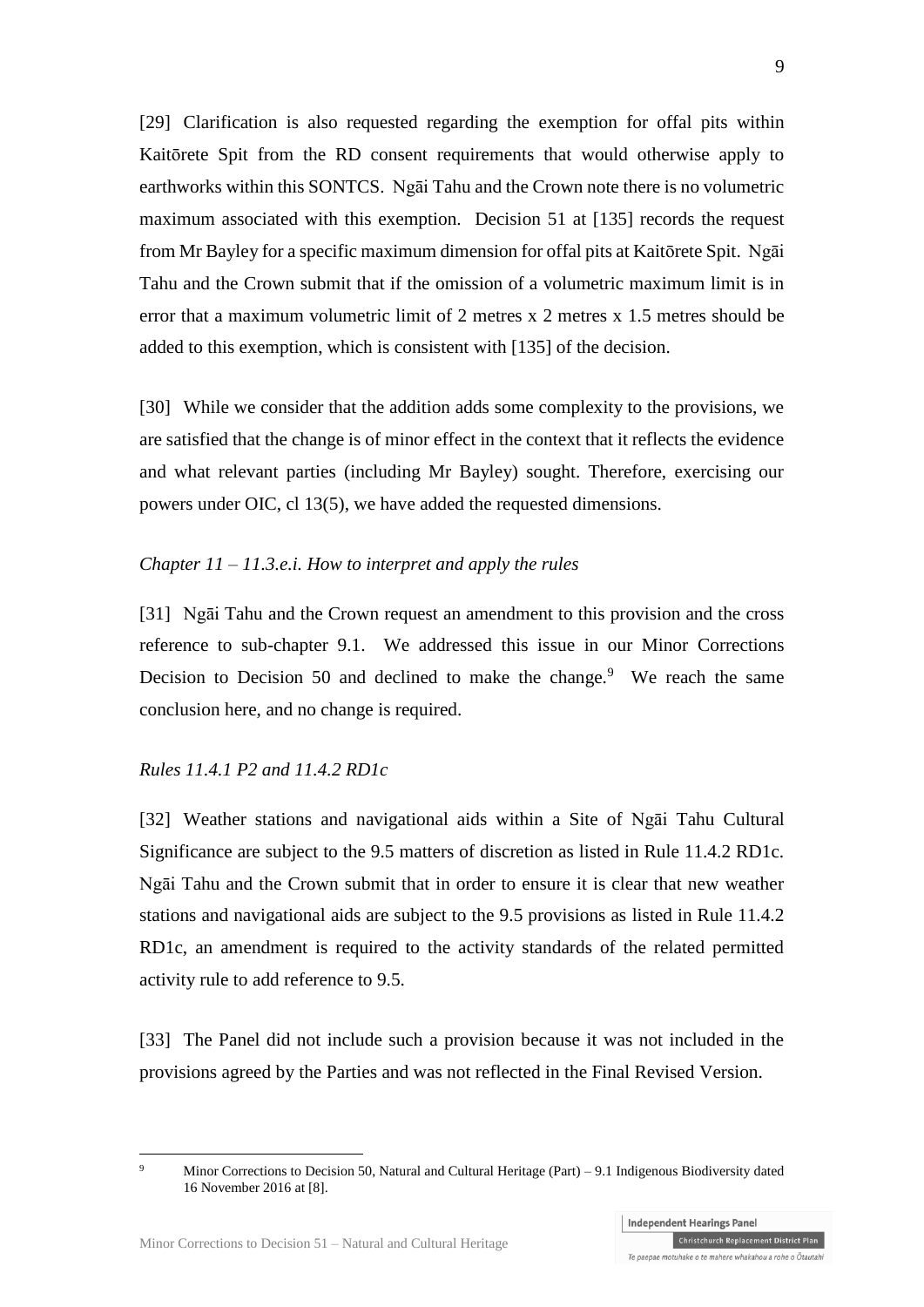*Ngāi Tahu requested changes – Table 3*

*Chapter 8 Policy 8.1.2.2*

[34] Ngāi Tahu has requested that the Panel amend Policy 8.1.2.2 – Design, to address a typographical error. Ngāi Tahu submits that the word 'with' ought to be 'within' as follows:

…affirms connections between manawhenua and place, particularly within Sites of Ngāi Tahu Cultural Significance identified in Appendix 9.5.6.

[35] We disagree with Ngāi Tahu. The Decision Version is correct and reflects the relationship of Ngāi Tahu with sites of significance. It does not require that subdivision is to be 'within' the site of significance.

### **Updated Planning Map for the Industrial General (North Belfast) zone**

[36] In the Council's corrections memorandum the Council provided an updated zoning map for the Industrial General (North Belfast) zone in Appendix B. We confirm the planning map reflects Decision 51 and confirm it accordingly.

[37] In the Council's further corrections memorandum the Council seeks minor corrections to Appendix 16.8.5. ii (Tangata Whenua Layer) and Appendix 16.8.5.iii. (Blue Layer) of the Industrial General Zone (North Belfast). The Council has now provided updated maps to reflect the corrections sought. We accept the replacement Appendices and direct that they be included in the CRDP.

### **Updated Mapping of SONTCS**

[38] The Hearings Panel will issue a separate decision confirming mapping of SONTCS in due course to enable identified problems to be resolved.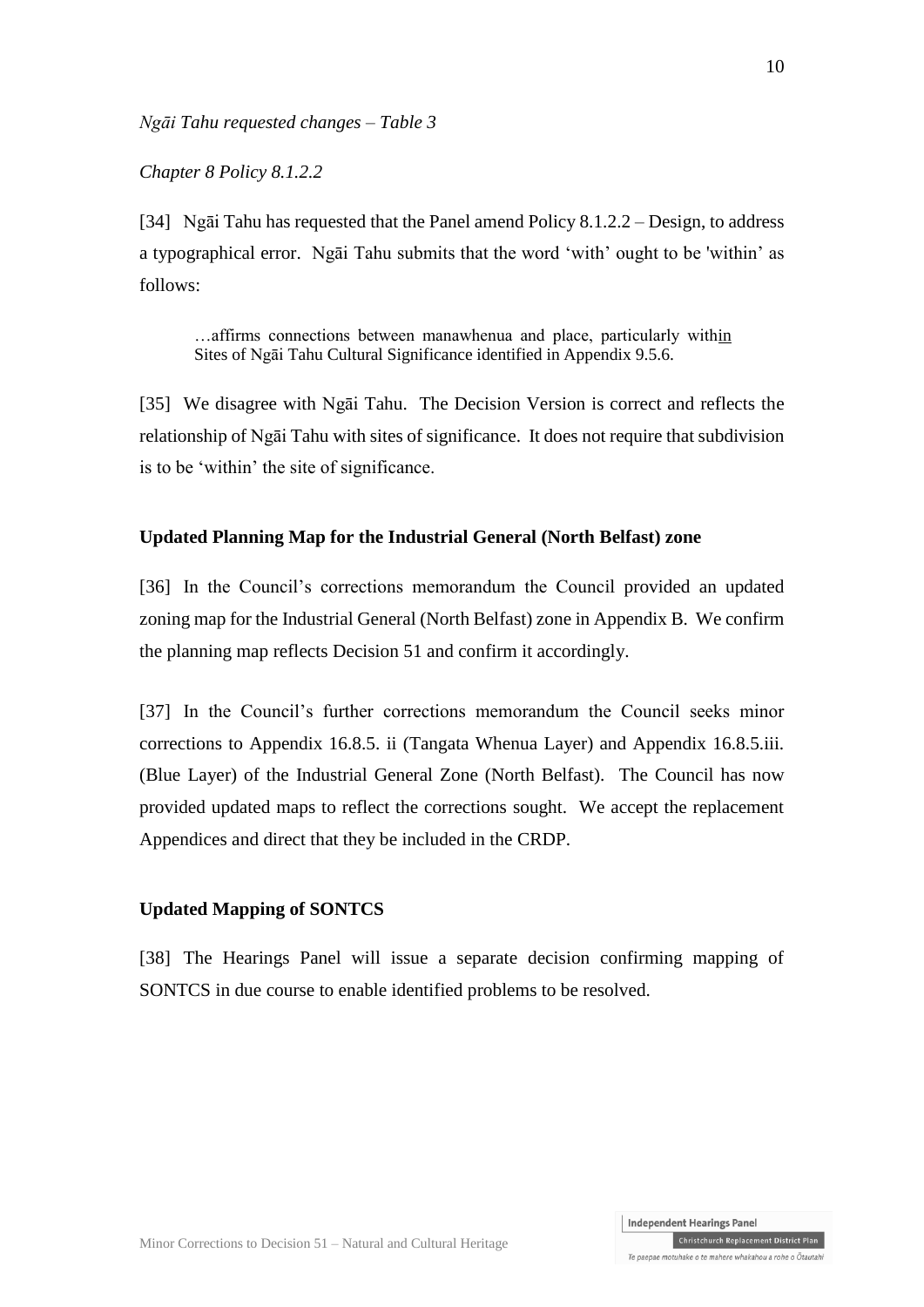For the Hearings Panel:

 $4.96$ 

Hon Sir John Hansen Chair

Environment Judge John Hassan Deputy Chair

Ms Jane Huria Panel Member

.<br>1 d in

Ms Sarah Dawson Panel Member

Dr Phil Mitchell Panel Member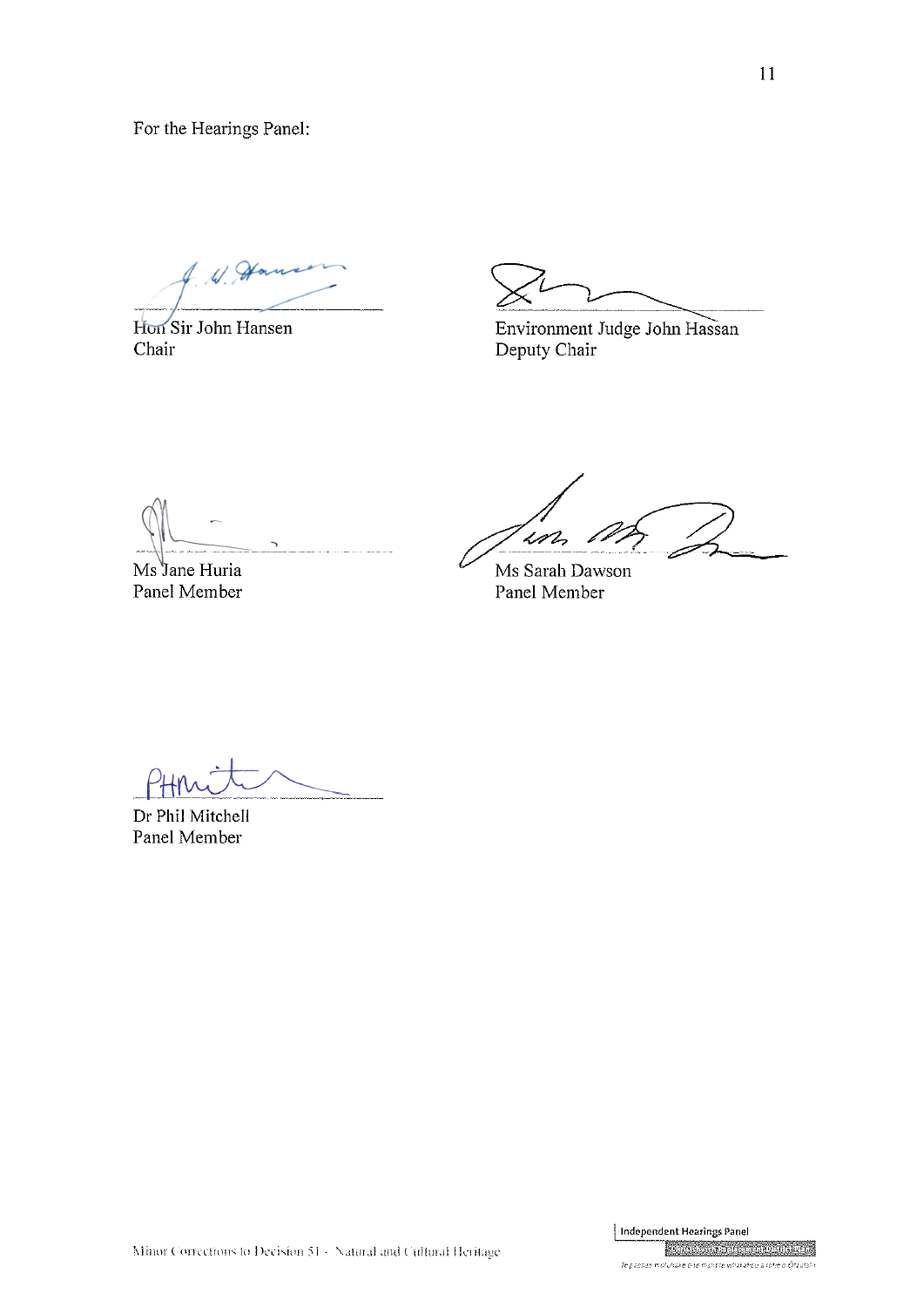# **SCHEDULE 1**

# **Amendments to Sub-chapter 9.5 – Ngāi Tahu Values**

| Amendments to Sub-chapter 9.5 - Ngai Tahu Values                                                                                                                                                                                                                                                                                                                                                                                                                                                                                                        |                   |                                              | <b>Reason</b>                                                               |
|---------------------------------------------------------------------------------------------------------------------------------------------------------------------------------------------------------------------------------------------------------------------------------------------------------------------------------------------------------------------------------------------------------------------------------------------------------------------------------------------------------------------------------------------------------|-------------------|----------------------------------------------|-----------------------------------------------------------------------------|
| Add text to third paragraph of 9.5.1 Introduction to read as follows:<br>The objectives, policies, rules, standards and matters of discretion in this sub-chapter are<br>intended to protect Wāhi Tapu / Wāhi Taonga sites from inappropriate development, and<br>manage the adverse effects of activities on those sites, and other sites of cultural<br>significance including water bodies, waipuna / springs, repo / wetlands, and coastal areas<br>identified as Ngā Wai, and Ngā Tūranga Tūpuna landscapes of Ngāi Tahu cultural<br>significance. |                   |                                              | Provides a<br>comprehensive<br>description of all three<br>types of SoNTCS. |
| Remove comma from objective 9.5.2.2 as shown below:<br>Ngai Tahu cultural values, including as to natural character, associated with-<br>a.<br>water bodies, repo / wetlands, waipuna / springs and the coastal environment of<br>Ōtautahi, Te Pātaka o Rākaihautū and the greater Christchurch Area are<br>maintained or enhanced as part of the rebuild and future development of the<br>District - Ki Uta Ki Tai (from the mountains to the sea).                                                                                                    |                   |                                              | Corrects typo.                                                              |
| Amend 9.5.3 d. to read:<br>d. The rules that apply to Wāhi Tapu / Wāhi Taonga sites identified in Schedule 9.5.6.1<br>are contained in the activity status tables in Rule 9.5.4, the matters of discretion in<br>Rule 9.6.59.5.5, and in the relevant zone and/or district wide chapters.                                                                                                                                                                                                                                                               |                   |                                              | Correct reference<br>number.                                                |
| Amend 9.5.3 g.i. to read:<br>i.<br>Rule 9.5.5.1 - Wāhi Tapu / Wāhi Taonga, for Mahaanui Iwi Management Plan<br>Silent Files and Kaitorete Spit;                                                                                                                                                                                                                                                                                                                                                                                                         |                   |                                              | Corrects error to show<br>three items in list.                              |
| Amend Rule 9.5.4.1 to read:                                                                                                                                                                                                                                                                                                                                                                                                                                                                                                                             |                   |                                              | Corrects typo ("to"<br>omitted).                                            |
| 9.5.4.1 Restricted discretionary activities - Wāhi Tapu / Wāhi Taonga<br>The activities listed below are restricted discretionary activities within any Site of Ngai<br>Tahu Cultural Significance identified in Schedule 9.5.6.1.<br>Discretion to grant or decline consent and impose conditions is restricted to the matters<br>of discretion in Rule 9.5.5, as set out in the following table.                                                                                                                                                      |                   |                                              | Text amended to be<br>consistent with<br>8.5A.2.3 RD6.                      |
| The Council's discretion shall be<br><b>Activity</b><br>limited to the following matters                                                                                                                                                                                                                                                                                                                                                                                                                                                                |                   |                                              |                                                                             |
| RD1                                                                                                                                                                                                                                                                                                                                                                                                                                                                                                                                                     | a. Any buildings. | a. Wāhi Tapu / Wāhi Taonga - Rule<br>9.5.5.1 |                                                                             |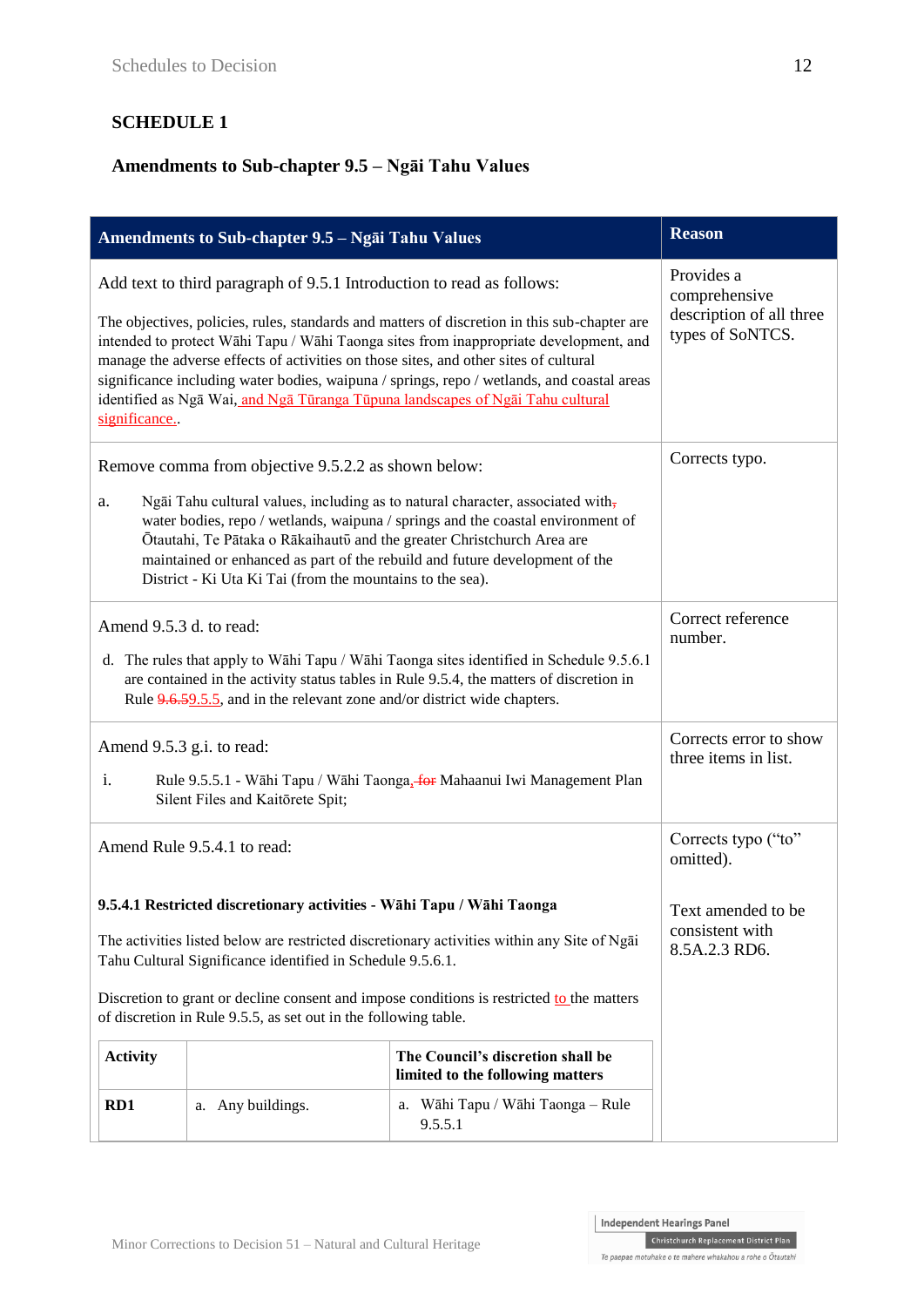| Amendments to Sub-chapter 9.5 - Ngai Tahu Values                                                                                                                                                                                                                                                                                                                                              | <b>Reason</b>                                                                                                                                                          |
|-----------------------------------------------------------------------------------------------------------------------------------------------------------------------------------------------------------------------------------------------------------------------------------------------------------------------------------------------------------------------------------------------|------------------------------------------------------------------------------------------------------------------------------------------------------------------------|
| Any resource consent application arising from Rule 9.5.4.1 RD1 need not be publicly<br>notified, but shall be notified to the relevant rūnanga, and Heritage New Zealand<br>Pouhere Taonga in respect of sites on the New Zealand Heritage List / Rārangi Korero,<br>unless those affected parties have provided written approval (absent their written<br>approval).                         |                                                                                                                                                                        |
| <b>Advice Note:</b>                                                                                                                                                                                                                                                                                                                                                                           |                                                                                                                                                                        |
| 1.<br>Reference should also be made to:                                                                                                                                                                                                                                                                                                                                                       |                                                                                                                                                                        |
| Chapter 8 Subdivision Rule 8.3.2.2 RD11;                                                                                                                                                                                                                                                                                                                                                      |                                                                                                                                                                        |
| Chapter 8 Earthworks Rule 8.5A.2.3 RD6;                                                                                                                                                                                                                                                                                                                                                       |                                                                                                                                                                        |
| Chapter 11 Utilities and Energy Rules 11.4.1 P1 and 11.4.2 RD5, Rules 11.5.1 P1<br>and 11.5.2 RD1 and Rules 11.6.1 P1 and 11.6.2 RD1;                                                                                                                                                                                                                                                         |                                                                                                                                                                        |
| for rules that apply within any Site of Ngai Tahu Cultural Significance identified<br>in Schedule 9.5.6.1.                                                                                                                                                                                                                                                                                    |                                                                                                                                                                        |
| Delete seventh column "Cross-reference to rules" of 9.5.6.1 – Schedule of Wāhi<br>Tapu / Wāhi Taonga – Tables 1 to 4 (pages 79 to 86).                                                                                                                                                                                                                                                        | Column 7 duplicates<br>and is not consistent<br>with the advice note<br>under Rule 9.5.4.1.                                                                            |
| Amend description in 9.5.6.2 Scheduled Mahaanui Iwi Management Plan Silent<br>Files and Kaitorete Spit - Table 1, ID 2a to read:                                                                                                                                                                                                                                                              | Consistent with other<br>rows and references in<br>the table.                                                                                                          |
| Area mapped by tribal experts to indicate a higher probability of encounter with sensitive<br>tangible and/or intangible Ngai Tahu values.                                                                                                                                                                                                                                                    |                                                                                                                                                                        |
| Referred to as silent file 031 in the Mahaanui Iwi Management Plan 2013.                                                                                                                                                                                                                                                                                                                      |                                                                                                                                                                        |
| Amend description in 9.5.6.2 Scheduled Mahaanui Iwi Management Plan Silent<br>Files and Kaitorete Spit - Table 1, ID 3a to read:                                                                                                                                                                                                                                                              | Consistent with other<br>rows and references in<br>the table.                                                                                                          |
| Area mapped by tribal experts to indicate a higher probability of encounter with sensitive<br>tangible and/or intangible Ngai Tahu values.                                                                                                                                                                                                                                                    |                                                                                                                                                                        |
| Referred to as silent file 030 in the Mahaanui Iwi Management Plan 2013.                                                                                                                                                                                                                                                                                                                      |                                                                                                                                                                        |
| Amend description in 9.5.6.2 Scheduled Mahaanui Iwi Management Plan Silent<br>Files and Kaitorete Spit - Table 1, ID 4a, 5a 6a, 10a, 11a, 12a, 13a, 14a, 15a and<br>16a to read as follows, inserting relevant silent file numbers as required:<br>Area mapped by tribal experts to indicate a higher probability of encounter with sensitive<br>tangible and/or intangible Ngai Tahu values. | Consistent with other<br>rows and references in<br>the table. Relevant<br>numbers to be inserted<br>are shown in Decision<br>Version but lack the<br>surrounding text. |
| Referred to as silent file <i>[insert relevant number]</i> in the Mahaanui Iwi Management Plan<br>2013.                                                                                                                                                                                                                                                                                       |                                                                                                                                                                        |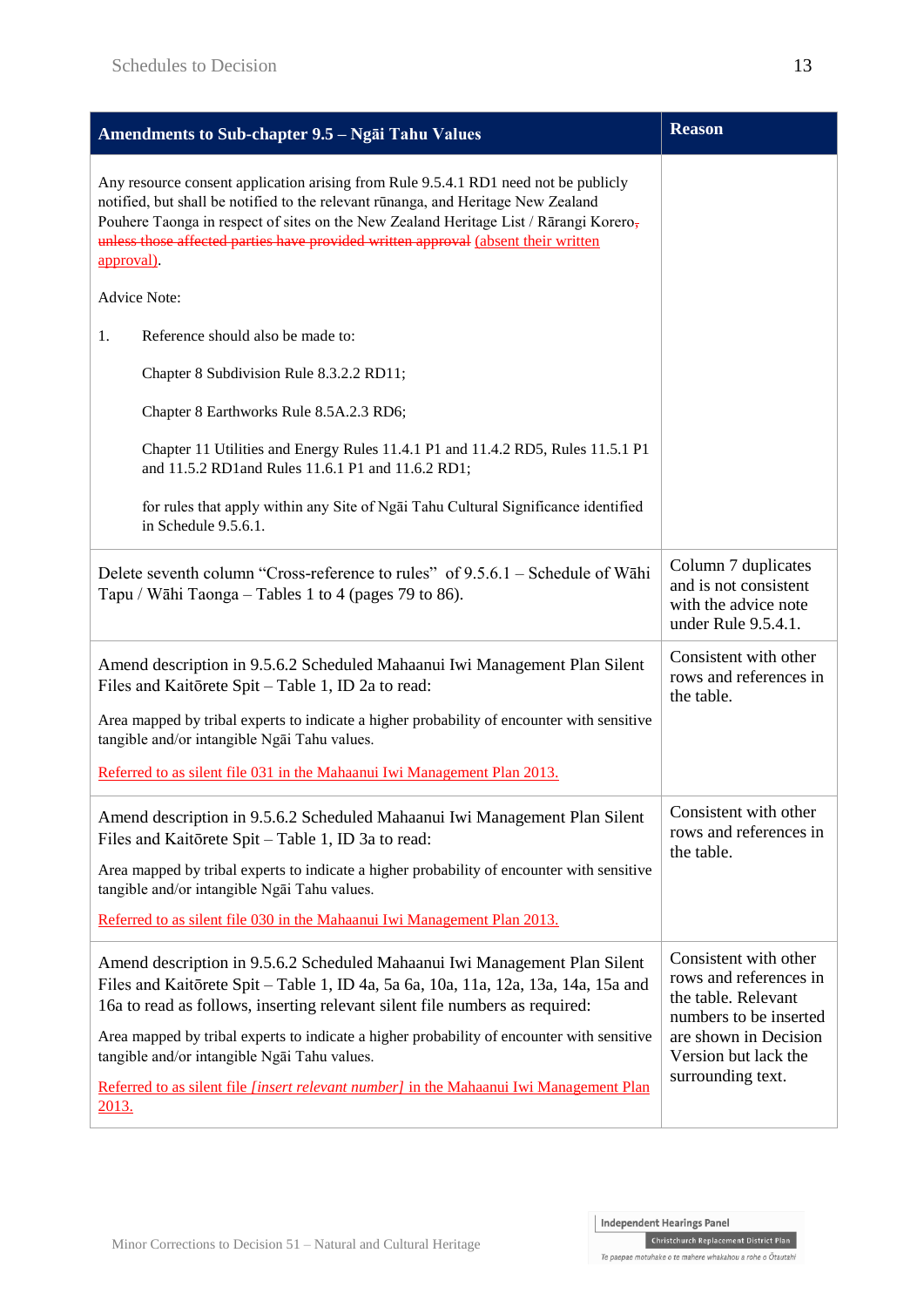# **SCHEDULE 2**

# **Amendments to provisions other than sub-chapter 9.5 – Ngāi Tahu values**

| <b>Amendments to provisions for Chapter 1 Introduction</b>                                                                                                                                                                                                                                                                                                                                                                                                                                                                                               | <b>Reason</b>                                           |
|----------------------------------------------------------------------------------------------------------------------------------------------------------------------------------------------------------------------------------------------------------------------------------------------------------------------------------------------------------------------------------------------------------------------------------------------------------------------------------------------------------------------------------------------------------|---------------------------------------------------------|
| Amend 3.1.18 d.<br>Ngā Wai - selected water bodies and their margins, including wetlands,<br>d.<br>waipuna (springs) and coastal waters which are significant areas of mahinga kai<br>or other customary use for Ngai Tahu. Nga Wai sites include Te Tai o<br>Mahaanui – the coastal marine area of Te Pātaka o Rākaihautī/Banks Peninsula<br>and Wairewa/Lake Forsyth - both areas listed as areas of statutory<br>acknowledgement in the Ngai Tahu Claims Settlement Act 1998. With respect<br>to Nga Wai Te Tai o Mahaanui / the coastal environment. | Adds missing word<br>and removes<br>redundant sentence. |

| Amendments to provisions for Chapter 3 Strategic Directions                                                                                                                                 | <b>Reason</b>                      |
|---------------------------------------------------------------------------------------------------------------------------------------------------------------------------------------------|------------------------------------|
| Amend objective 3.3.17 a.i. as follows:                                                                                                                                                     | Corrects typo and<br>missing word. |
| taking an integrated approach to managing land use activities that could<br>adversely affect wai wai (water), based on the principle of 'Ki Uta Ki Tai' (from<br>the mountains to the sea); |                                    |

| Amendments to provisions for Chapter 8 Subdivision, Development and<br>Earthworks (other than for significant trees - see separate table below)                                                                                                                 | <b>Reason</b>                                                                           |
|-----------------------------------------------------------------------------------------------------------------------------------------------------------------------------------------------------------------------------------------------------------------|-----------------------------------------------------------------------------------------|
| Add the following Advice Note in the Activity column of Rule 8.3.2.1 C7<br>Advice Note: Refer to Rule $8.3.2.2$ RD8 – RD11 for subdivision of land which includes<br>sites, trees, items or land identified in Chapter 9 Natural and Cultural Heritage.         | Provides clarification<br>regarding relevant<br>rules for the activities<br>referenced. |
| Add macrons to "Otakaro" in Rules RD8 and RD13.                                                                                                                                                                                                                 | Macrons omitted.                                                                        |
| Amend Activity for Rule 8.3.2.2 RD12 to read:                                                                                                                                                                                                                   | Corrects numbering.                                                                     |
| Subdivision within the Central City for the protection of:                                                                                                                                                                                                      |                                                                                         |
| a. a Significant Feature identified in Appendix 9.2.9.2.3, or                                                                                                                                                                                                   |                                                                                         |
| $\frac{h}{h}$ . a heritage item or heritage setting listed in Appendix 9.3.7.2.                                                                                                                                                                                 |                                                                                         |
| Delete Rule 8.3.2.2 RD12 a.ii. and re-number as shown below:                                                                                                                                                                                                    | Clause ii is redundant<br>as the rule only relates                                      |
| a.                                                                                                                                                                                                                                                              | to Central City.                                                                        |
|                                                                                                                                                                                                                                                                 |                                                                                         |
| Where any allotment is created for the sole purpose of enabling the protection of<br>land within a Significant Feature, or protecting a heritage item and associated<br>setting, and no additional building is to be erected on that allotment, a new allotment |                                                                                         |

Independent Hearings Panel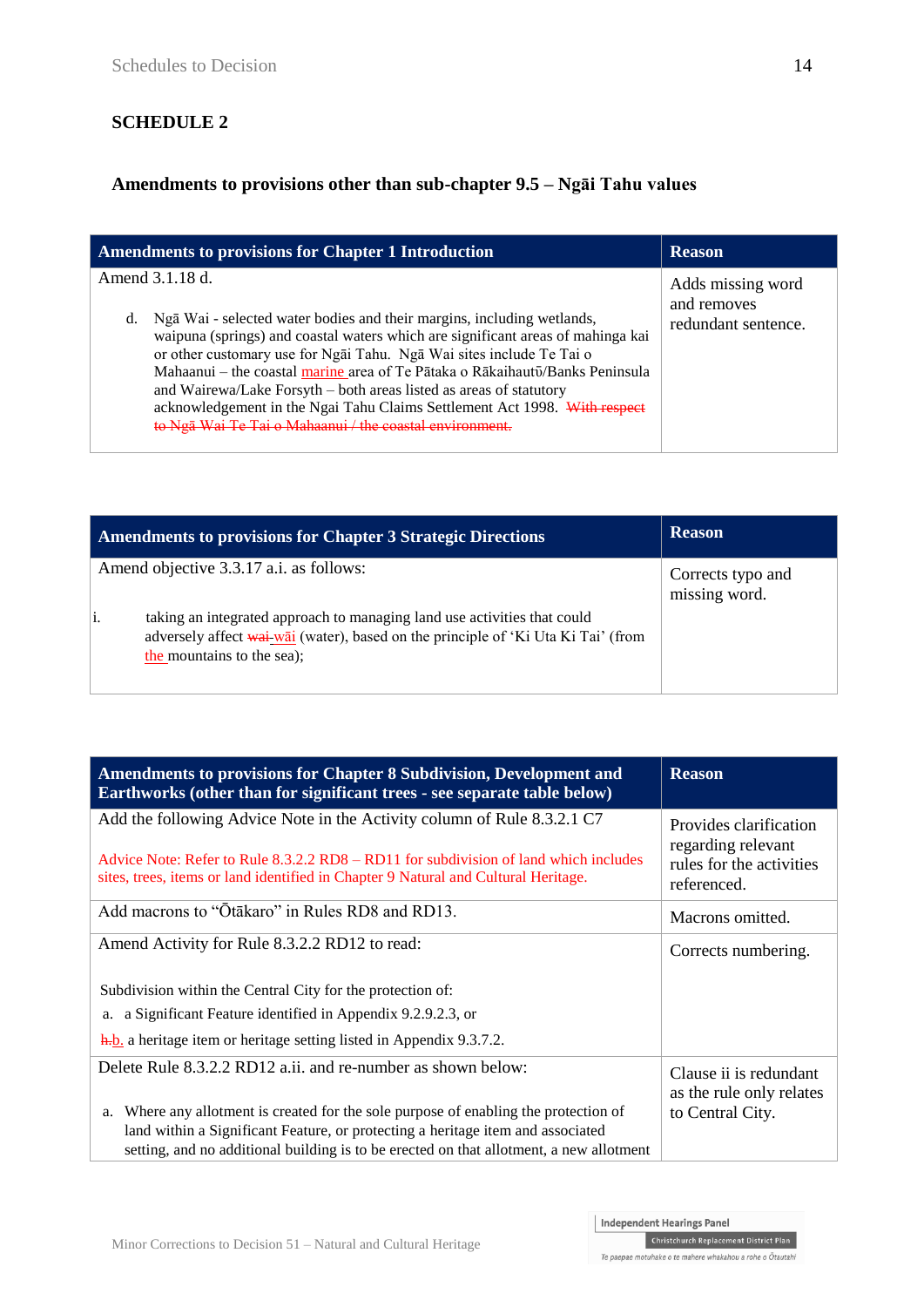| Amendments to provisions for Chapter 8 Subdivision, Development and<br>Earthworks (other than for significant trees - see separate table below)                                                                                                                                     | <b>Reason</b>                              |
|-------------------------------------------------------------------------------------------------------------------------------------------------------------------------------------------------------------------------------------------------------------------------------------|--------------------------------------------|
| may be created where the allotment need not comply with minimum net site area for<br>the relevant zone provided:                                                                                                                                                                    |                                            |
| i.<br>a consent notice is registered against the relevant certificate(s) of title stating<br>that no additional residential unit is to be erected on the allotment being<br>created for protection; and                                                                             |                                            |
| the other allotment shall be within the district administered by the Christchurch<br>Ħ.<br>City Council; and                                                                                                                                                                        |                                            |
| $\frac{3\mathbf{H}}{1}$ ii. the other allotment must be capable of containing a permitted activity (unless<br>resource consent for any non-compliance has been obtained).                                                                                                           |                                            |
| Amend Rule 8.3.2.2 RD16 'Matters of discretion for the purpose of granting or<br>declining consent and imposing conditions' to read:                                                                                                                                                | Corrects reference.                        |
| <u>Rule 8.5.12 g.i.</u>                                                                                                                                                                                                                                                             |                                            |
| Amend Rule 8.3.3.1(f) to read:                                                                                                                                                                                                                                                      | Corrects typos.                            |
| f.<br>The minimum net site area specified in Tables 1-6 may be reduced by the area<br>within the dripline of a significant tree or group of trees listed in Appendix<br>9.4.7.1, except that the minimum net site area shall not be reduced to an area less<br>than 200 $m^2$ .     |                                            |
| Amend 8.3.3.15 a.iv.D. as follows:                                                                                                                                                                                                                                                  | Corrects typo.                             |
| D.<br>There shall not be any earthworks operations in the affected area until Te Ngai<br>Tūāhuriri Rūnanga representatives, the Police and Heritage New Zealand Pouhere<br>Taonga staff have each given notice to the person responsible that the earthworks<br>may recommence; and |                                            |
| Amend Rule 8.4.4.1 r. as follows:                                                                                                                                                                                                                                                   | Word missing.                              |
| Where the subdivision is of land which includes a Site of Ngai Tahu<br>r.<br>Cultural Significance identified in Appendix 9.5.6, the matters set out in<br>Rule 9.5.5 as relevant to the site classification:                                                                       |                                            |
| Amend Rule 8.5.12 d.vii. to read:                                                                                                                                                                                                                                                   | Corrects reference.                        |
| vii.<br>Any relevant matters of discretion set out in Rule 9.9.2.8.1, 9.2.8.1, 9.2.8.2 and<br>9.2.8.3.                                                                                                                                                                              |                                            |
| Amend Rule 8.5A.2.1 P2 Activity Standard c.i. to read:                                                                                                                                                                                                                              | Text amended to be<br>consistent with sub- |
| i.<br>The site or part of the site shall not be located within a silent file (as shown in<br>the Mahaanui Iwi Management Plan), or statutory acknowledgement area. Site<br>of Ngāi Tahu Cultural Significance identified in Schedule 9.5.6.1.                                       | chapter 9.5.                               |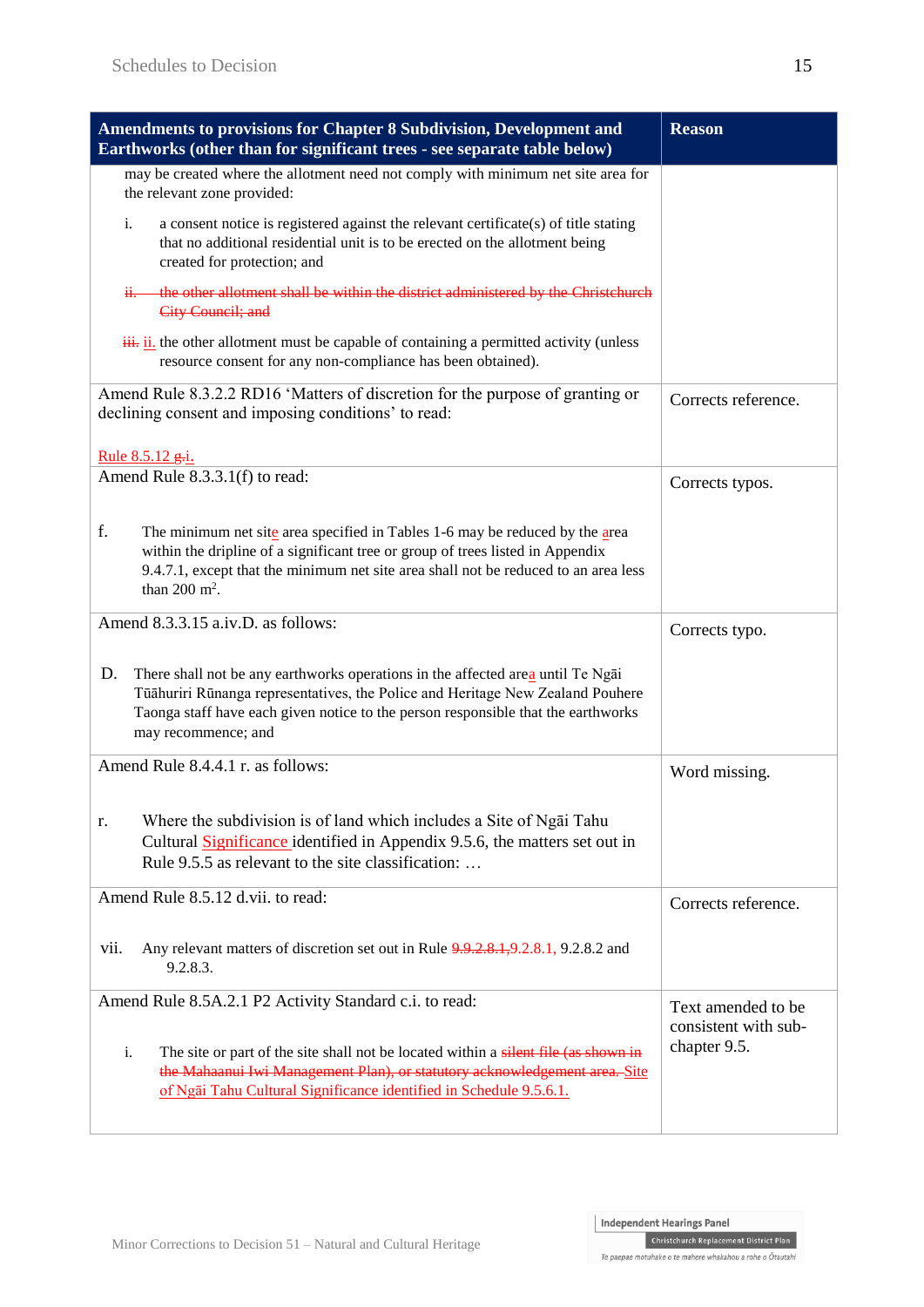| <b>Amendments to provisions for Chapter 8 Subdivision, Development and</b><br>Earthworks (other than for significant trees - see separate table below)                                                                                                                             | <b>Reason</b>                                  |
|------------------------------------------------------------------------------------------------------------------------------------------------------------------------------------------------------------------------------------------------------------------------------------|------------------------------------------------|
| Amend Activity for Rule 8.5A.2.3 RD6                                                                                                                                                                                                                                               | Minor amendment.<br>Also refer to              |
| Earthworks within:                                                                                                                                                                                                                                                                 | amendment to 9.5.4.1.                          |
| a. a Site of Ngai Tahu Cultural Significance identified in Schedule 9.5.6.1; or                                                                                                                                                                                                    |                                                |
| b. Kaitorete Spit (ID 64) identified in Schedule 9.5.6.2;                                                                                                                                                                                                                          |                                                |
| except where listed as an exemption in Rule 8.5A.3 b.                                                                                                                                                                                                                              |                                                |
| RD6 does not apply to land in the Industrial General Zone (North Belfast).                                                                                                                                                                                                         |                                                |
| Any application arising from this rule need not be publicly notified, but shall be limited<br>notified to the relevant rūnanga, and Heritage New Zealand Pouhere Taonga in respect of<br>sites on the Heritage New Zealand List / Rārangi Korero, (absent their written approval). |                                                |
| Amend Rule 8.5A.2.4 D1 to read (quotation marks removed from Overlay):                                                                                                                                                                                                             | Quotation marks<br>unnecessary.                |
| Other than in the Central City, any earthworks within an 'Overlay' identified in Table 9<br>to Rule 8.5A.2.1 that exceeds the specified volume limit.                                                                                                                              |                                                |
| Add text to Rule 8.5A.3 b.ii as follows:                                                                                                                                                                                                                                           | Corrects error (omitted<br>volumetric limits). |
| ii.<br>earthworks for offal pits within Kaitorete Spit (ID 64) identified in Schedule<br>9.5.6.2 which do not exceed dimensions of 2 metres x 2 metres x 1.5 metres; or                                                                                                            |                                                |

|                               |        | Amendments to provisions for Chapter 8 Subdivision, Development and<br>Earthworks in relation to significant and other trees.                                                                                                                                                                                                                                                                                                                                                                                                                                                                                                                                                                                                                                                      | <b>Reason</b>                                                                                                      |
|-------------------------------|--------|------------------------------------------------------------------------------------------------------------------------------------------------------------------------------------------------------------------------------------------------------------------------------------------------------------------------------------------------------------------------------------------------------------------------------------------------------------------------------------------------------------------------------------------------------------------------------------------------------------------------------------------------------------------------------------------------------------------------------------------------------------------------------------|--------------------------------------------------------------------------------------------------------------------|
| Amend 8.2.1 b. to read:<br>b. |        | The activity status tables and standards in the following chapters also apply to<br>subdivision and earthworks activities:                                                                                                                                                                                                                                                                                                                                                                                                                                                                                                                                                                                                                                                         | This amendment<br>clarifies that rules<br>relating to earthworks<br>near significant trees<br>are now contained in |
|                               | 5      | Natural Hazards;                                                                                                                                                                                                                                                                                                                                                                                                                                                                                                                                                                                                                                                                                                                                                                   | Chapter 9 following                                                                                                |
|                               | 6<br>7 | General Rules and Procedures;<br>Transport;                                                                                                                                                                                                                                                                                                                                                                                                                                                                                                                                                                                                                                                                                                                                        | the amendments<br>requested by the                                                                                 |
|                               | 9      | Natural and Cultural Heritage;                                                                                                                                                                                                                                                                                                                                                                                                                                                                                                                                                                                                                                                                                                                                                     | Council and outlined                                                                                               |
|                               | 11     | Utilities and Energy; and                                                                                                                                                                                                                                                                                                                                                                                                                                                                                                                                                                                                                                                                                                                                                          | above.                                                                                                             |
|                               | 12     | Hazardous Substances and Contaminated Land.                                                                                                                                                                                                                                                                                                                                                                                                                                                                                                                                                                                                                                                                                                                                        |                                                                                                                    |
|                               |        | Chapter 5 (Natural Hazards) includes specific rules in relation to subdivision and<br>earthworks in areas subject to natural hazards. Chapter 12 includes specific<br>provisions relating to contaminated land. Chapter 6 manages earthworks within<br>waterway setbacks. Sub-chapter 9.4 includes rules for earthworks: within the<br>dripline of significant trees listed in Appendix 9.4.7.1; within 5 metres of the base<br>of trees in parks, public open space or road corridors in Christchurch City, or in<br>Akaroa as shown in Appendix 9.4.7.4; or within 10 metres of the base of any tree<br>in the Riccarton Bush Significant Trees area.<br>The rules in the zone chapters $(13-21)$ do not apply to subdivision or earthworks,<br>other than quarrying activities. |                                                                                                                    |



Te paepae motuhake o te mahere whakahou a rohe o Ōtautahi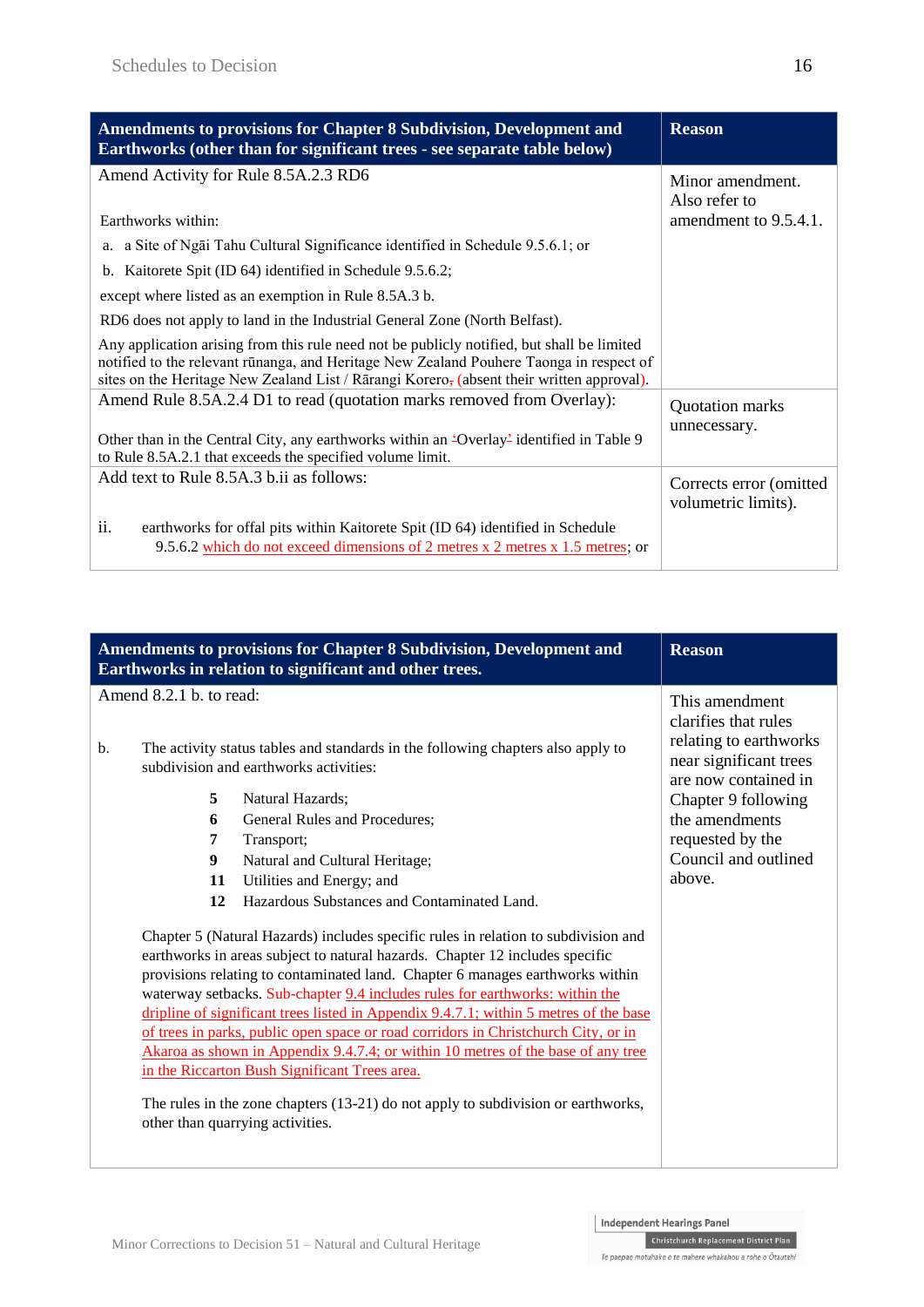| Amendments to provisions for Chapter 8 Subdivision, Development and<br>Earthworks in relation to significant and other trees.                                                                                     | <b>Reason</b>                                                                                                                                     |
|-------------------------------------------------------------------------------------------------------------------------------------------------------------------------------------------------------------------|---------------------------------------------------------------------------------------------------------------------------------------------------|
| Delete Rule 8.5A.2.1 P6.                                                                                                                                                                                          | This rule has been<br>moved to to sub-<br>chapter 9.4 (see new<br>Rule 9.4.4.1 P12).                                                              |
| Delete Rule 8.5A.2.3 RD5 and re-number rules 8.5A.2.3 RD6 – RD8,<br>accordingly.                                                                                                                                  | This rule has been<br>replaced by new Rule<br>9.4.4.3 RD8 within<br>sub-chapter 9.4.                                                              |
| Amend 8.5A.3 a, to read:<br>a. The following earthworks are exempt from the activity standards set out in Rule<br>8.5A.2.1 P <sub>1</sub> , P <sub>2</sub> and P <sub>6</sub> P <sub>1</sub> and P <sub>2</sub> : | Rule 8.5A.2.1 P6 has<br>been moved to sub-<br>chapter 9.4 and the<br>exemptions are<br>referred to within the<br>new rule (Rule 9.4.4.1)<br>P12). |

|    | Amendments to provisions for sub-chapter 9.4 Significant and other trees                                                                                                                                                                                                                                                                                                                                                                                                                                                                                                             | <b>Reason</b>                                                                                                                                                                                                       |                                                                                              |
|----|--------------------------------------------------------------------------------------------------------------------------------------------------------------------------------------------------------------------------------------------------------------------------------------------------------------------------------------------------------------------------------------------------------------------------------------------------------------------------------------------------------------------------------------------------------------------------------------|---------------------------------------------------------------------------------------------------------------------------------------------------------------------------------------------------------------------|----------------------------------------------------------------------------------------------|
|    | Amend the Activity in Rule 9.4.4.1 P6 to read:<br>Felling of any tree, including ancillary earthworks, in:<br>a. parks, public open space or road corridors in Christchurch City; or<br>b. Parks, public open space or road corridors in Akaroa as shown in Appendix 9.4.7.4.<br>This rule does not apply to the felling of trees within Central City road corridors or the<br>state highway road corridors, as this is provided for in Rule 9.4.4.1 P7.<br>Note: For the purposes of this rule, Christchurch City means the area shown at<br>Appendix 2.2 of Chapter 2 Definitions. | This is a consequential<br>amendment following<br>the moving of Rule<br>8.5A.2.1 P6 to sub-<br>chapter 9.4. This<br>amendment reduces<br>the number of<br>exemptions required<br>under the new Rule<br>9.4.4.1 P12. |                                                                                              |
|    | Amend Rule 9.4.4.1 P7 to read:                                                                                                                                                                                                                                                                                                                                                                                                                                                                                                                                                       |                                                                                                                                                                                                                     | This amendment gives<br>the exemption for                                                    |
| P7 | Any pruning, maintenance or remedial work /<br>treatment to, earthworks within 5 metres of the<br>base of, or felling of, any tree within state<br>highway road corridors, or Central City road                                                                                                                                                                                                                                                                                                                                                                                      | Nil.                                                                                                                                                                                                                | earthworks sought by<br>the Crown / Ngai Tahu<br>in Central City road<br>corridors and State |
|    | corridors.                                                                                                                                                                                                                                                                                                                                                                                                                                                                                                                                                                           |                                                                                                                                                                                                                     | highway road<br>corridors. The Crown /<br>Ngāi Tahu sought the                               |
|    |                                                                                                                                                                                                                                                                                                                                                                                                                                                                                                                                                                                      |                                                                                                                                                                                                                     | exemption as part of<br>Rule 8.5A.3, however<br>the related rule,                            |
|    |                                                                                                                                                                                                                                                                                                                                                                                                                                                                                                                                                                                      |                                                                                                                                                                                                                     | 8.5A.2.1 P6, is now<br>moved to Rule 9.4.4.1<br>P12. The amendment                           |
|    |                                                                                                                                                                                                                                                                                                                                                                                                                                                                                                                                                                                      |                                                                                                                                                                                                                     | to Rule 9.4.4.1 P7<br>provides for the<br>exemption within the                               |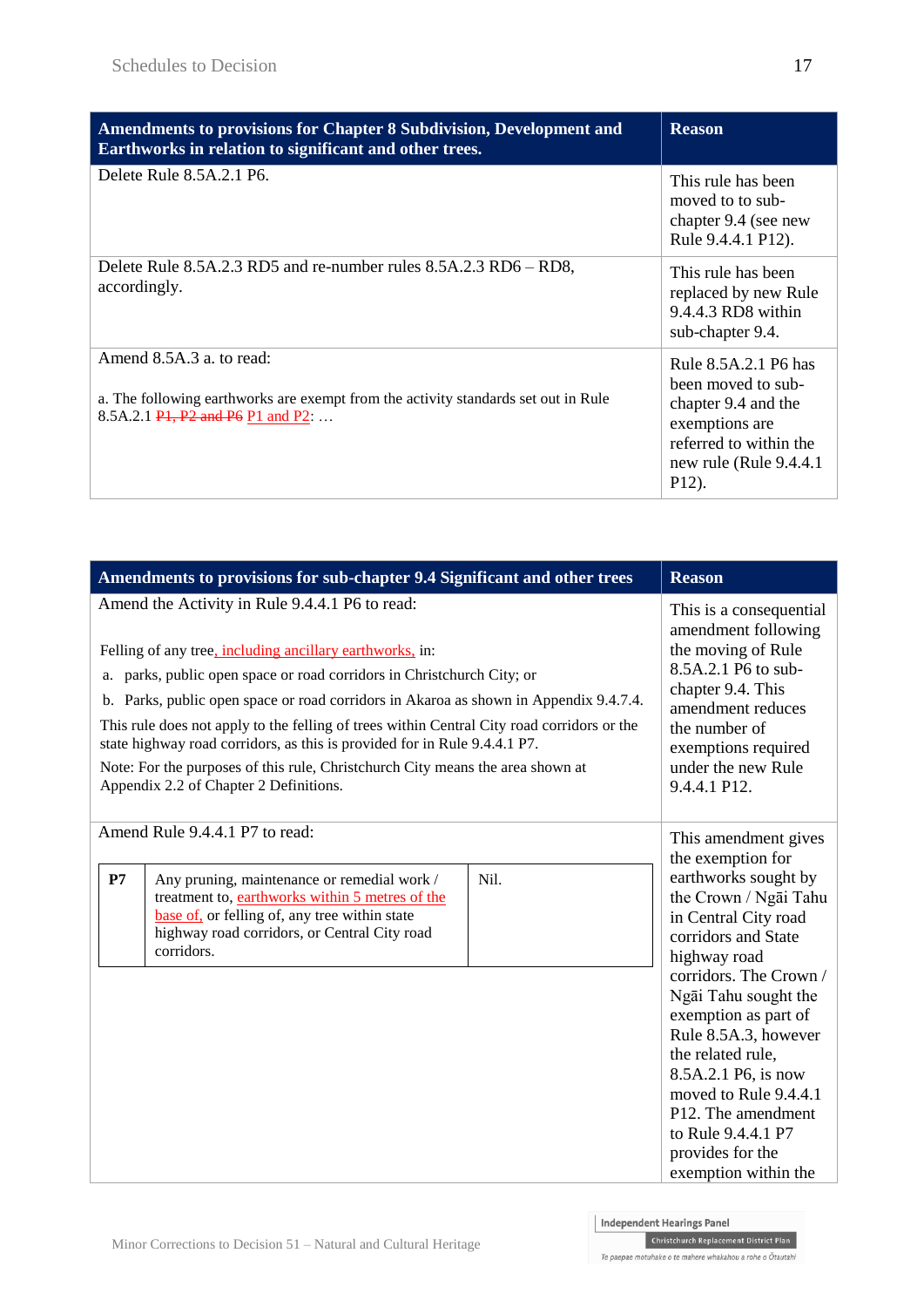| Amendments to provisions for sub-chapter 9.4 Significant and other trees                                                                                                  |                                                                                                                                                                                                                                                                                                                                                                                                                                                       |                                                                                                                                                                                                              | <b>Reason</b>                                                                                                                                                                                                                                                                                         |             |                                                                                                                                                                                   |
|---------------------------------------------------------------------------------------------------------------------------------------------------------------------------|-------------------------------------------------------------------------------------------------------------------------------------------------------------------------------------------------------------------------------------------------------------------------------------------------------------------------------------------------------------------------------------------------------------------------------------------------------|--------------------------------------------------------------------------------------------------------------------------------------------------------------------------------------------------------------|-------------------------------------------------------------------------------------------------------------------------------------------------------------------------------------------------------------------------------------------------------------------------------------------------------|-------------|-----------------------------------------------------------------------------------------------------------------------------------------------------------------------------------|
|                                                                                                                                                                           |                                                                                                                                                                                                                                                                                                                                                                                                                                                       |                                                                                                                                                                                                              |                                                                                                                                                                                                                                                                                                       |             | same sub-chapter the<br>new Rule 9.4.4.1 P12.                                                                                                                                     |
| <b>P12</b>                                                                                                                                                                | Add new Rule 9.4.4.1 P12 as follows:<br>Earthworks within 5 metres of the<br>base of any tree in:<br>a. parks, public open space or road<br>corridors in Christchurch City; or<br>b. Parks, public open space or road                                                                                                                                                                                                                                 |                                                                                                                                                                                                              | a. Activities shall be undertaken by,<br>or under the supervision of, a<br>works arborist employed or<br>contracted by the Council or a<br>network utility operator.                                                                                                                                  | of use and  | Rule 9.4.4.1 P12<br>replaces rule 8.5A.2.1<br>P6. Moving this rule to<br>sub-chapter 9.4<br>provides greater ease<br>simplification of the                                        |
| corridors in Akaroa as shown in<br>Appendix 9.4.7.4;<br>or earthworks within 10 metres of the<br>base of any tree in the Riccarton<br><b>Bush Significant Trees area.</b> |                                                                                                                                                                                                                                                                                                                                                                                                                                                       | b. Activities within the area at<br>Riccarton Bush identified as a<br>'Significant Trees Area' shall be<br>undertaken by the Riccarton<br><b>Bush Trust or its contractors.</b><br>c. The tree shall not be: | activity specific<br>standards.<br>The wording of Rule<br>9.4.4.1 P12 is<br>amended from that of<br>8.5A.2.1 to:                                                                                                                                                                                      |             |                                                                                                                                                                                   |
|                                                                                                                                                                           | Earthworks listed in Rule 8.5A.3(a)<br>are exempt from the activity specific<br>standards in Rule 9.4.4.1 P12, except<br>for exemption $8.5A.3(a)(xii)$ .<br>This rule does not apply to<br>earthworks within Central City road<br>corridors or the state highway road<br>corridors, as this is provided for in<br>Rule 9.4.4.1 P7.<br>Note: For the purposes of this rule,<br>Christchurch City means the area<br>shown at Appendix 2.2 of Chapter 2 |                                                                                                                                                                                                              | i.<br>greater than 6 metres in<br>height in a road corridor or<br>10 metres in height in a<br>park or public open space;<br>ii.<br>within a Character Area<br>Overlay;<br>iii.<br>within a waterway setback<br>as described in sub-chapter<br>6.6 Water Body Setbacks in<br><b>General Rules</b> ; or | а.<br>b.    | provide<br>clarification<br>and<br>consistency in<br>relation to<br><b>State</b><br>highways (as<br>requested by<br>the Crown and<br>Ngāi Tahu)<br>provide                        |
|                                                                                                                                                                           | Definitions.                                                                                                                                                                                                                                                                                                                                                                                                                                          |                                                                                                                                                                                                              | of the following species:<br>iv.<br>A. Podocarpus<br>cunninghamii - Hall's<br>totara;<br>B. Prumnopitys taxifolia -<br>matai / black pine;<br>C. Prumnopitys<br>$ferruginea - miro;$<br>D. Dacrydium<br>$cupresimum - rimu;$                                                                          | $c_{\cdot}$ | consistency<br>with Rule<br>9.4.4.3 RD6 in<br>relation to<br>earthworks at<br>Riccarton<br><b>Bush</b><br>reference<br>relevant<br>exemptions<br>contained in<br>Rule $8.5A.3(a)$ |
|                                                                                                                                                                           |                                                                                                                                                                                                                                                                                                                                                                                                                                                       |                                                                                                                                                                                                              | E. Libocedrus bidwillii -<br>kaikawaka / New<br>Zealand cedar;<br>F. Eleocarpus dentatus -<br>hinau;<br>G. Eleocarpus<br>hookerianus - pokaka;<br>H. Griselinea lucida -<br>puka / akapuka /<br>shining broadleaf;                                                                                    | d.          | and<br>consistency<br>with the<br>wording of the<br>exemption.<br>reduce<br>duplication<br>and provide<br>consistency<br>with Rule<br>9.4.4.1 P6.                                 |

Christchurch Replacement District Plan

Te paepae motuhake o te mahere whakahou a rohe o Ōtautahi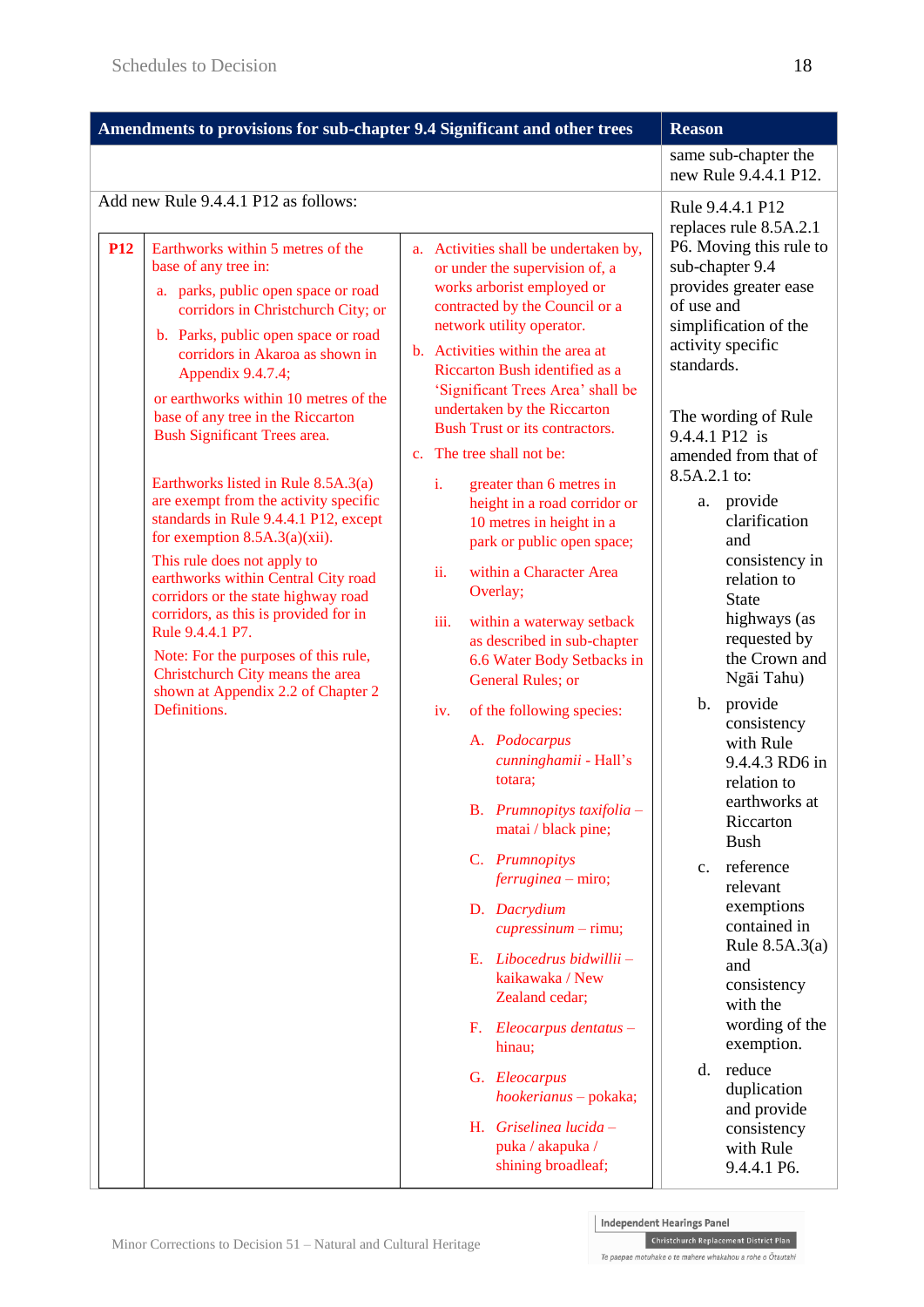|                 | Amendments to provisions for sub-chapter 9.4 Significant and other trees                                                                                                                                                 | <b>Reason</b>                                                                                   |                                                             |
|-----------------|--------------------------------------------------------------------------------------------------------------------------------------------------------------------------------------------------------------------------|-------------------------------------------------------------------------------------------------|-------------------------------------------------------------|
|                 |                                                                                                                                                                                                                          | Hedycarya arborea -<br>L.<br>pigeonwood;                                                        |                                                             |
|                 |                                                                                                                                                                                                                          | Alectryon excelsus -<br>J.<br>titoki;                                                           |                                                             |
|                 |                                                                                                                                                                                                                          | K. Rhopalostylis sapida -<br>nikau palm;                                                        |                                                             |
|                 |                                                                                                                                                                                                                          | L. Cordyline indivisa -<br>mountain cabbage tree;                                               |                                                             |
|                 |                                                                                                                                                                                                                          | M. Ulmus horizontalis -<br>horizontal elm;                                                      |                                                             |
|                 |                                                                                                                                                                                                                          | N. Ulmus glabra<br>'Camperdownii' -<br>camperdown elm;                                          |                                                             |
|                 |                                                                                                                                                                                                                          | d. Except that c. above does not<br>apply if:                                                   |                                                             |
|                 |                                                                                                                                                                                                                          | the earthworks are ancillary<br>i.<br>to the lawful removal or<br>felling of any tree (see P6). |                                                             |
|                 | Amend Rule 9.4.4.3 RD6 to read:                                                                                                                                                                                          |                                                                                                 | Amended to provide<br>consistency with Rule<br>9.4.4.1 P12. |
| RD <sub>6</sub> | Any of the following within 10 metres<br>of the base of any tree in the<br>Significant Trees area at Riccarton<br>Bush:                                                                                                  | a. Rule $9.4.6$ a. $-$ o.                                                                       |                                                             |
|                 | a. works (including earthworks,<br>other than as provided for by Rule<br>$9.4.4.1$ P12);                                                                                                                                 |                                                                                                 |                                                             |
|                 | b. vehicular traffic;                                                                                                                                                                                                    |                                                                                                 |                                                             |
|                 | c. sealing or paving (excluding<br>earthworks);                                                                                                                                                                          |                                                                                                 |                                                             |
|                 | d. storage of materials, vehicles,<br>plant or equipment; or                                                                                                                                                             |                                                                                                 |                                                             |
|                 | e. the release, injection or placement<br>of chemicals or toxic substances.                                                                                                                                              |                                                                                                 |                                                             |
|                 | In the case of the property at 48 Rata<br>Street (legally described as Lot 375<br>DP 11261) the 10 metre restriction<br>shall only apply to the northern<br>boundary of that property.                                   |                                                                                                 |                                                             |
|                 | For the purposes of this rule, the outer<br>boundary defining the Significant<br>Trees Area (which follows the<br>predator-proof fence surrounding the<br>forest remnant) shall be deemed to be<br>the base of the tree. |                                                                                                 |                                                             |

Christchurch Replacement District Plan

Te paepae motuhake o te mahere whakahou a rohe o Ōtautahi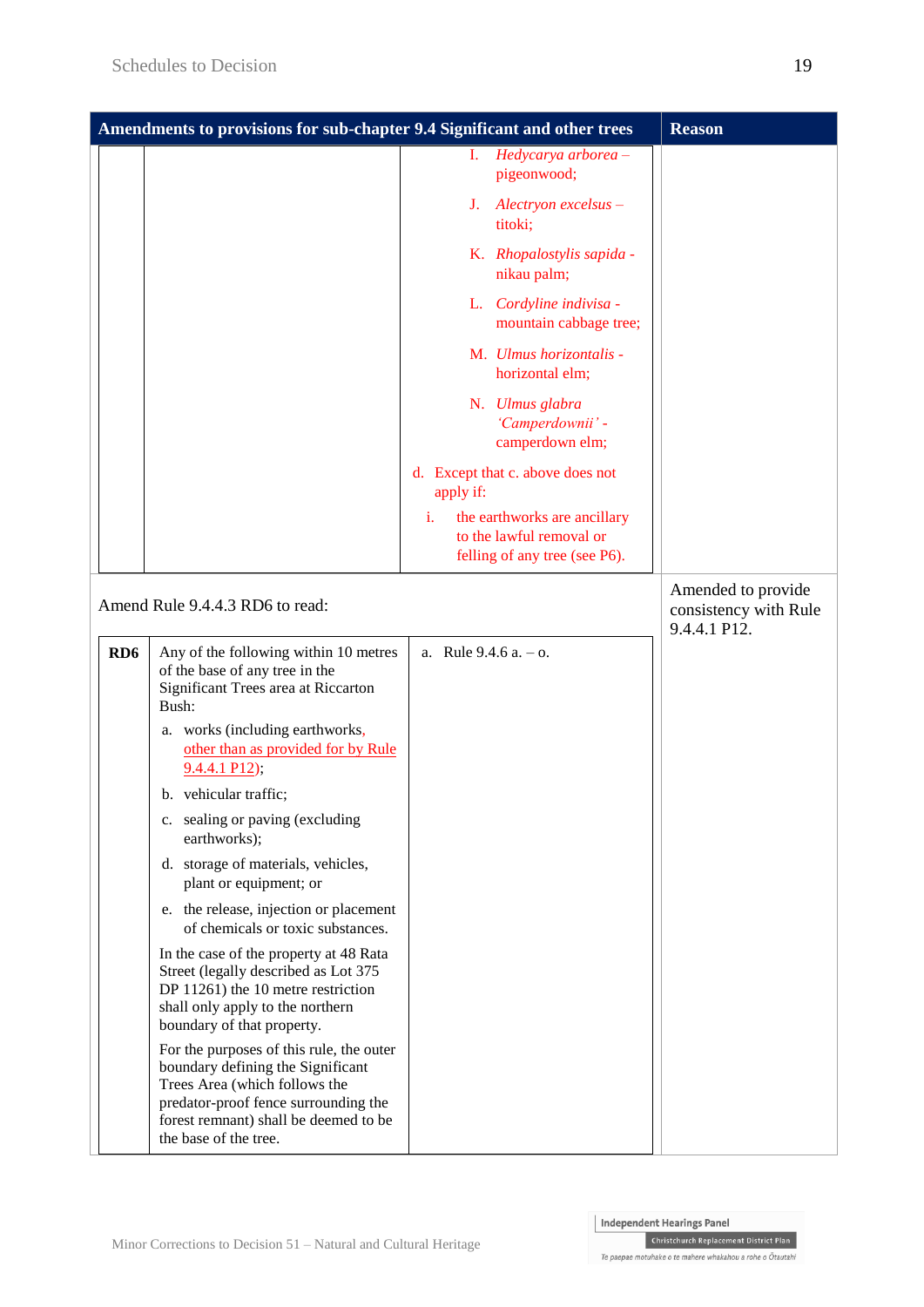| Amendments to provisions for sub-chapter 9.4 Significant and other trees |                                                                                         |                                         | <b>Reason</b>                                   |  |
|--------------------------------------------------------------------------|-----------------------------------------------------------------------------------------|-----------------------------------------|-------------------------------------------------|--|
|                                                                          | Any application arising from this rule<br>shall not be limited or publicly<br>notified. |                                         |                                                 |  |
| Add new Rule 9.4.4.3 RD8 to read:                                        |                                                                                         |                                         | Clarifies the activity<br>status for earthworks |  |
| RD <sub>8</sub>                                                          | Earthworks not meeting the activity specific<br>standards in Rule 9.4.4.1 P12.          | b. Rule $8.5A.4$ , matters 1<br>and $3$ | not complying with<br>Rule 9.4.4.1 P12.         |  |
|                                                                          |                                                                                         | c. Rule 9.4.6 a.-e., g., i.-<br>0.      |                                                 |  |

| <b>Amendments to provisions for Chapter 11 Ultilities</b>                                                                                                                                                                                                                                                                                                                                                                                                                                                                                                                                                                                                                                                                                                                                         | <b>Reason</b>                                         |  |
|---------------------------------------------------------------------------------------------------------------------------------------------------------------------------------------------------------------------------------------------------------------------------------------------------------------------------------------------------------------------------------------------------------------------------------------------------------------------------------------------------------------------------------------------------------------------------------------------------------------------------------------------------------------------------------------------------------------------------------------------------------------------------------------------------|-------------------------------------------------------|--|
| Amend 11.3 e.iii to read:                                                                                                                                                                                                                                                                                                                                                                                                                                                                                                                                                                                                                                                                                                                                                                         | Corrects cross-<br>references.                        |  |
| iii. The following matters of discretion apply:                                                                                                                                                                                                                                                                                                                                                                                                                                                                                                                                                                                                                                                                                                                                                   |                                                       |  |
| Rule 9.1.5.2;<br>А.                                                                                                                                                                                                                                                                                                                                                                                                                                                                                                                                                                                                                                                                                                                                                                               |                                                       |  |
| <b>B.</b><br>Rules 9.2.8.1, 9.2.8.2 and 9.2.8.3;                                                                                                                                                                                                                                                                                                                                                                                                                                                                                                                                                                                                                                                                                                                                                  |                                                       |  |
| C.<br>Rule 9.3.6.1;                                                                                                                                                                                                                                                                                                                                                                                                                                                                                                                                                                                                                                                                                                                                                                               |                                                       |  |
| Rule 9.4.6;<br>D.                                                                                                                                                                                                                                                                                                                                                                                                                                                                                                                                                                                                                                                                                                                                                                                 |                                                       |  |
| Ε.<br>Rule 9.5.5, as relevant to the site classification;                                                                                                                                                                                                                                                                                                                                                                                                                                                                                                                                                                                                                                                                                                                                         |                                                       |  |
| F.<br>Rule 9.6.3.1.                                                                                                                                                                                                                                                                                                                                                                                                                                                                                                                                                                                                                                                                                                                                                                               |                                                       |  |
| Amend 11.3 F to read as follows:<br>The rules in Chapter 11 that relate to heritage items or heritage settings shall not<br>g.<br>apply to works undertaken to electrical equipment located within heritage items<br>listed in the Schedule of Significant Historic Heritage (in Appendix 9.3.7.2) as<br>heritage item numbers 201, 207, 489, 544, 600 and 624, where such works are<br>associated with the replacement, repair, maintenance and minor upgrading of the<br>electricity distribution network.<br>The rules in Chapter 11 that relate to heritage items shall not apply to the Hagley<br>Park heritage item (number 1395), other than to heritage items and heritage<br>settings individually items listed in the Schedule of Significant Historic Heritage<br>in Appendix 9.3.7.2. | Addition of reference<br>provides greater<br>clarity. |  |
| Amend 11.4.2 RD6, column 3 "The Council's discretion shall be limited to the<br>following matters" to read:                                                                                                                                                                                                                                                                                                                                                                                                                                                                                                                                                                                                                                                                                       | Corrects reference.                                   |  |
| a. Heritage and natural environment – Rule $11.10.1$                                                                                                                                                                                                                                                                                                                                                                                                                                                                                                                                                                                                                                                                                                                                              |                                                       |  |
| b. Within Sites of Ngai Tahu Cultural Significance - Rule 9.5.5, as relevant to the site<br>classification                                                                                                                                                                                                                                                                                                                                                                                                                                                                                                                                                                                                                                                                                        |                                                       |  |

Christchurch Replacement District Plan Te paepae motuhake o te mahere whakahou a rohe o Ōtautahi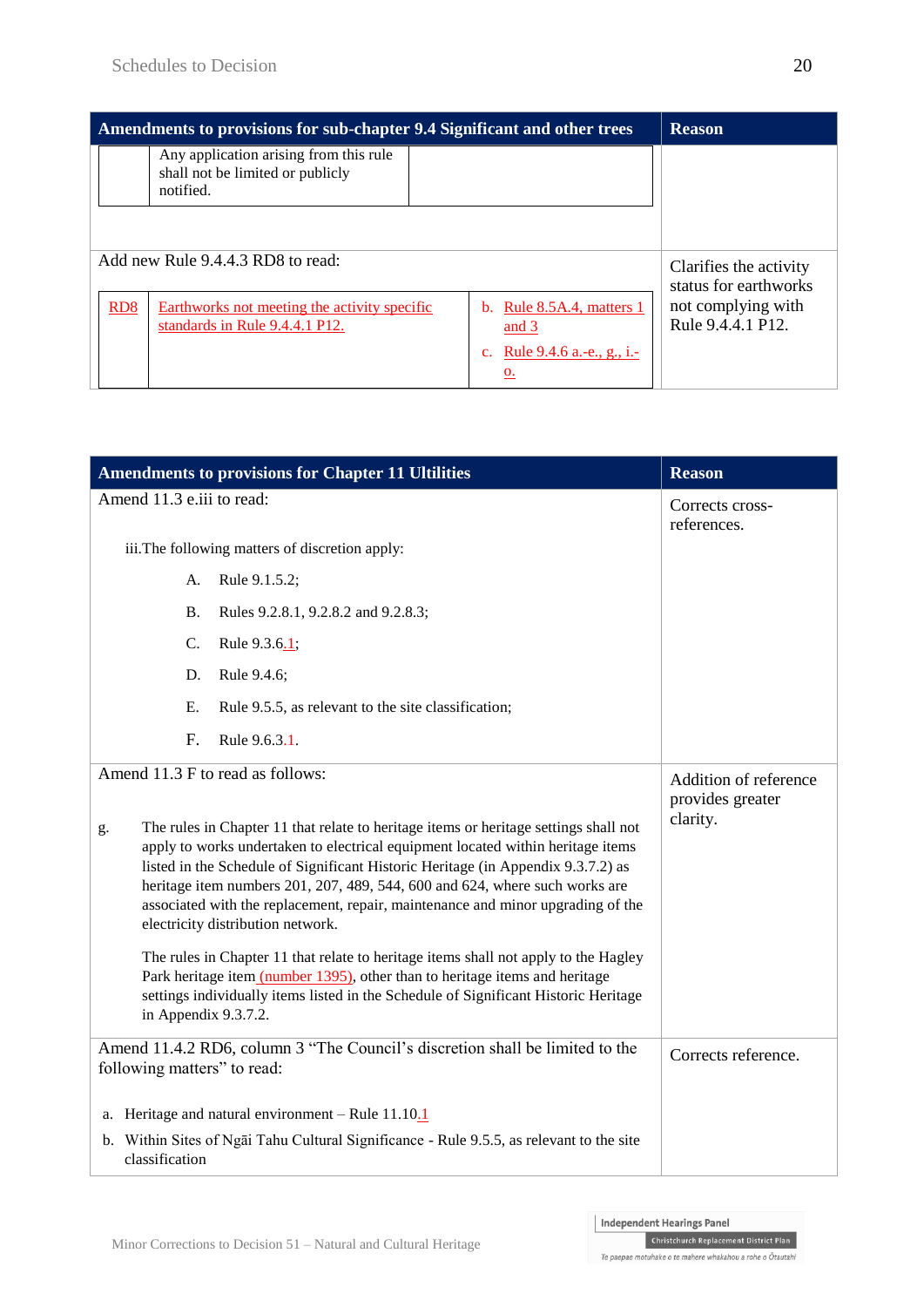| <b>Amendments to provisions for Chapter 16 Industrial</b>                                                                                                                                                                                                                                                     | <b>Reason</b>                                                                                                     |
|---------------------------------------------------------------------------------------------------------------------------------------------------------------------------------------------------------------------------------------------------------------------------------------------------------------|-------------------------------------------------------------------------------------------------------------------|
| In section 16.4.6 Area Specific Rules - Industrial General Zone (North Belfast)<br>replace references to "North Belfast Outline Development Plan in Appendix<br>16.8.5", "North Belfast Outline Development Plan in Appendix 16.8.5i" or<br>"Outline Development Plan in Appendix 16.8.5" with the following: | Provides consistent<br>reference to this<br>outline development<br>plan.                                          |
| <b>North Belfast Outline Development Plan (Appendix 16.8.5)</b>                                                                                                                                                                                                                                               |                                                                                                                   |
| Amend title of 16.4.6.2.2 as follows:<br>16.4.6.2.2 Minimum building setback from a the boundary with a residential zone,<br>Belfast cemetery and or an esplanade reserve or strip                                                                                                                            | Aligns title with the<br>content of the rule<br>(which does not<br>contain a setback from<br>a residential zone). |
| Amend $16.4.6.3.1(a)$ as follows<br>The extent to which development is in accordance with the outline development<br>a.                                                                                                                                                                                       | Capitalization<br>consistent with use<br>elsewhere.                                                               |
| plan Outline Development Plan.<br>Amend map titles in Appendix 16.8.5 as follows:                                                                                                                                                                                                                             |                                                                                                                   |
| Appendix 16.8.5.i – General-Industrial General Zone (North Belfast) – Outline<br>Development Plan                                                                                                                                                                                                             | Corrects name of zone.                                                                                            |
| and                                                                                                                                                                                                                                                                                                           |                                                                                                                   |
| Appendix 16.8.5.ii - General-Industrial General (North Belfast) - Tangata Whenua<br>Layer                                                                                                                                                                                                                     |                                                                                                                   |
| and                                                                                                                                                                                                                                                                                                           |                                                                                                                   |
| Appendix 18.8.5.iii – General-Industrial General (North Belfast) – Blue Layer                                                                                                                                                                                                                                 |                                                                                                                   |
| Replace Appendix 16.8.5.ii Industrial General (North Belfast) – Tangata<br>Whenua Layer and Appendix 18.8.5.iii - Industrial General (North Belfast) -<br>Blue Layer with updated versions attached to Memorandum of Counsel for the<br>Christchurch City Council, dated 1 November 2016.                     | Decision 51<br>incorrectly contained<br>earlier versions of<br>these appendices.                                  |

| <b>Amendments to provisions for Chapter 17 Rural</b>                                                                                                                                                                                                 | <b>Reason</b>                                     |
|------------------------------------------------------------------------------------------------------------------------------------------------------------------------------------------------------------------------------------------------------|---------------------------------------------------|
| Amend 17.2.3.3 Identified Important Ridgelines to read:<br>All buildings shall be located at an elevation at least 20 vertical metres<br>a.<br>immediately below the height of any adjoining Important Ridgeline identified on<br>the planning maps. | Amended to be<br>consistent with Rule<br>9.2.7.2. |
| Amend the Advice note for 17.2.3.14 Minimum building setback from Mean<br>High Water Springs to read:                                                                                                                                                | Corrects typo.                                    |